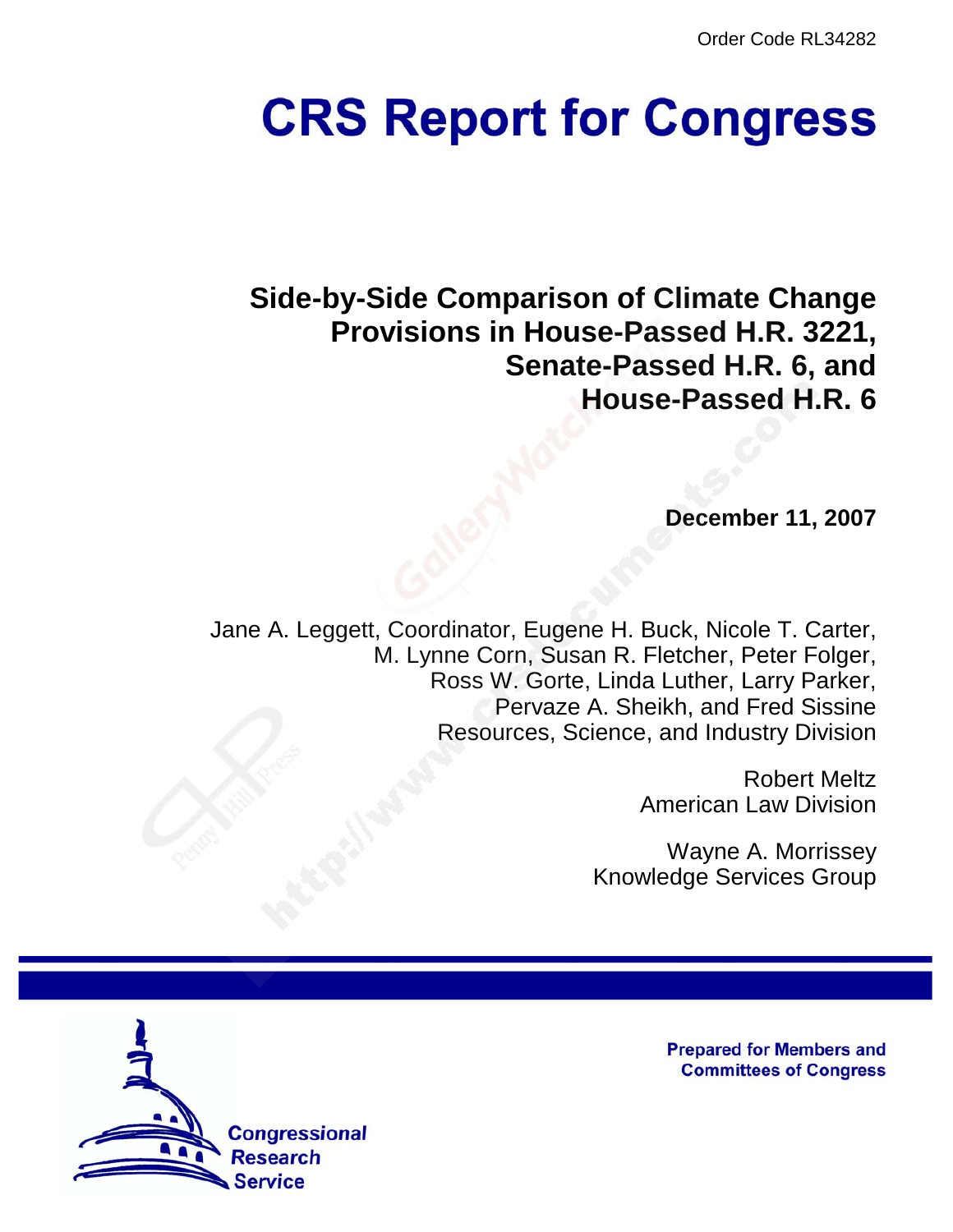# Side-by-Side Comparison of Climate Change Provisions in House-Passed H.R. 3221, Senate-Passed H.R. 6, and House-Passed H.R. 6

### **Summary**

In the  $110<sup>th</sup>$  Congress, the House and the Senate have passed different versions of omnibus energy legislation. The House originally passed H.R. 6 in January 2007. The Senate passed an amended version in June 2007. In August 2007, the House passed a new and broader-ranging omnibus energy bill, H.R. 3221. On December 6, 2007, the House substituted the Senate's text of H.R. 6 with an amendment containing many provisions from H.R. 3221 and some from Senate-passed H.R. 6. This report compares climate-related provisions in the current energy legislation.

Most provisions of H.R. 3221 that specifically addressed climate change were omitted from the House's substitute. However, a few climate-related provisions in the latest House-passed H.R. 6 are: development of carbon sequestration technologies, international programs to promote efficient and clean energy, and an Office of Climate Change and Environment in the Department of Transportation. Key differences remain between the House-passed and Senate-passed bills. In addition, the Administration has threatened to veto legislation, such as House-passed H.R. 6, that includes a requirement for minimum content of renewable energy in electricity production and reduction of existing tax incentives for oil production. This report compares provisions specifically directed at climate change topics in recently passed omnibus energy legislation.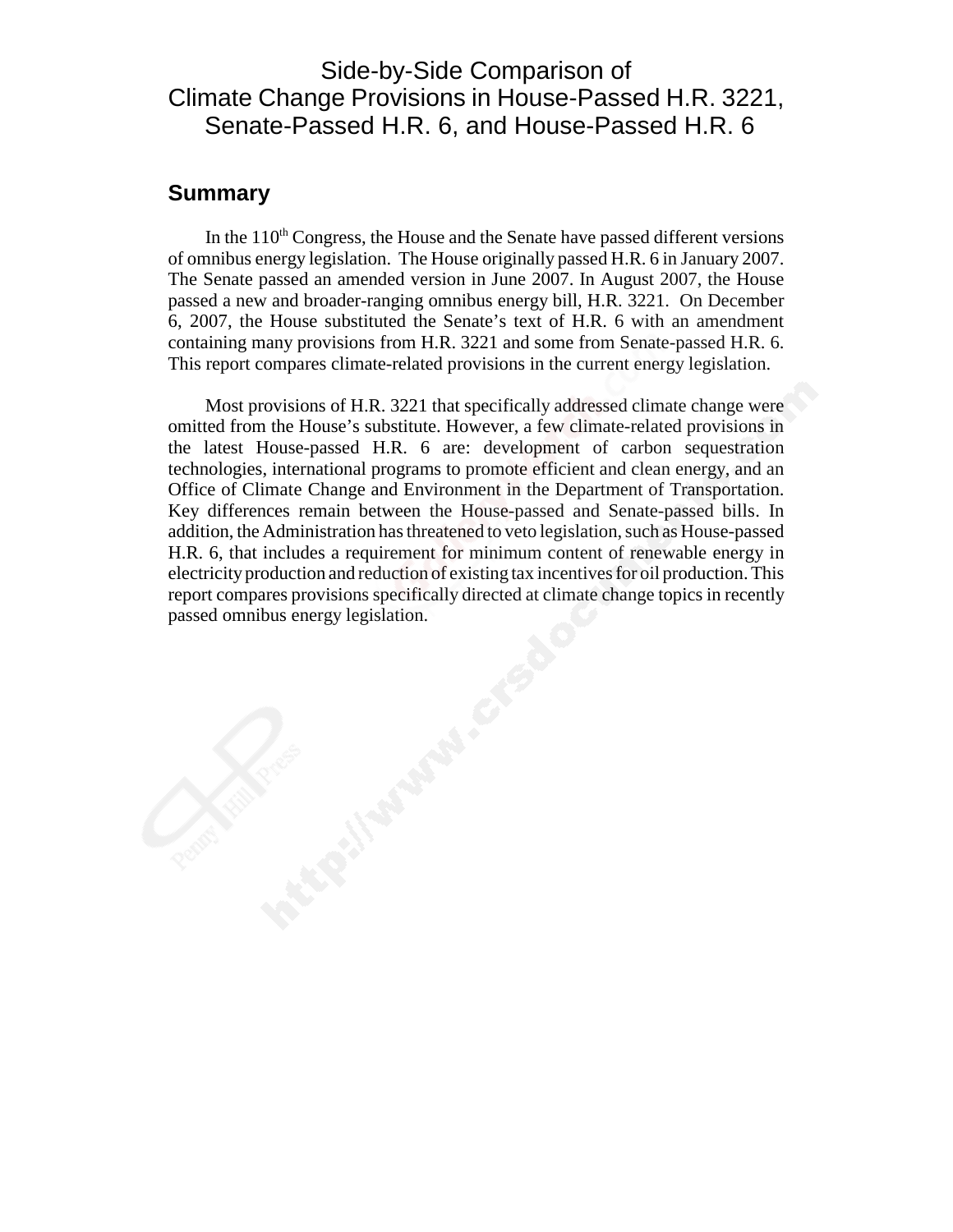# **Contents**

|--|--|--|

# **List of Tables**

| Table 1. Climate Change Provisions in House-Passed H.R. 3221, |  |
|---------------------------------------------------------------|--|
|                                                               |  |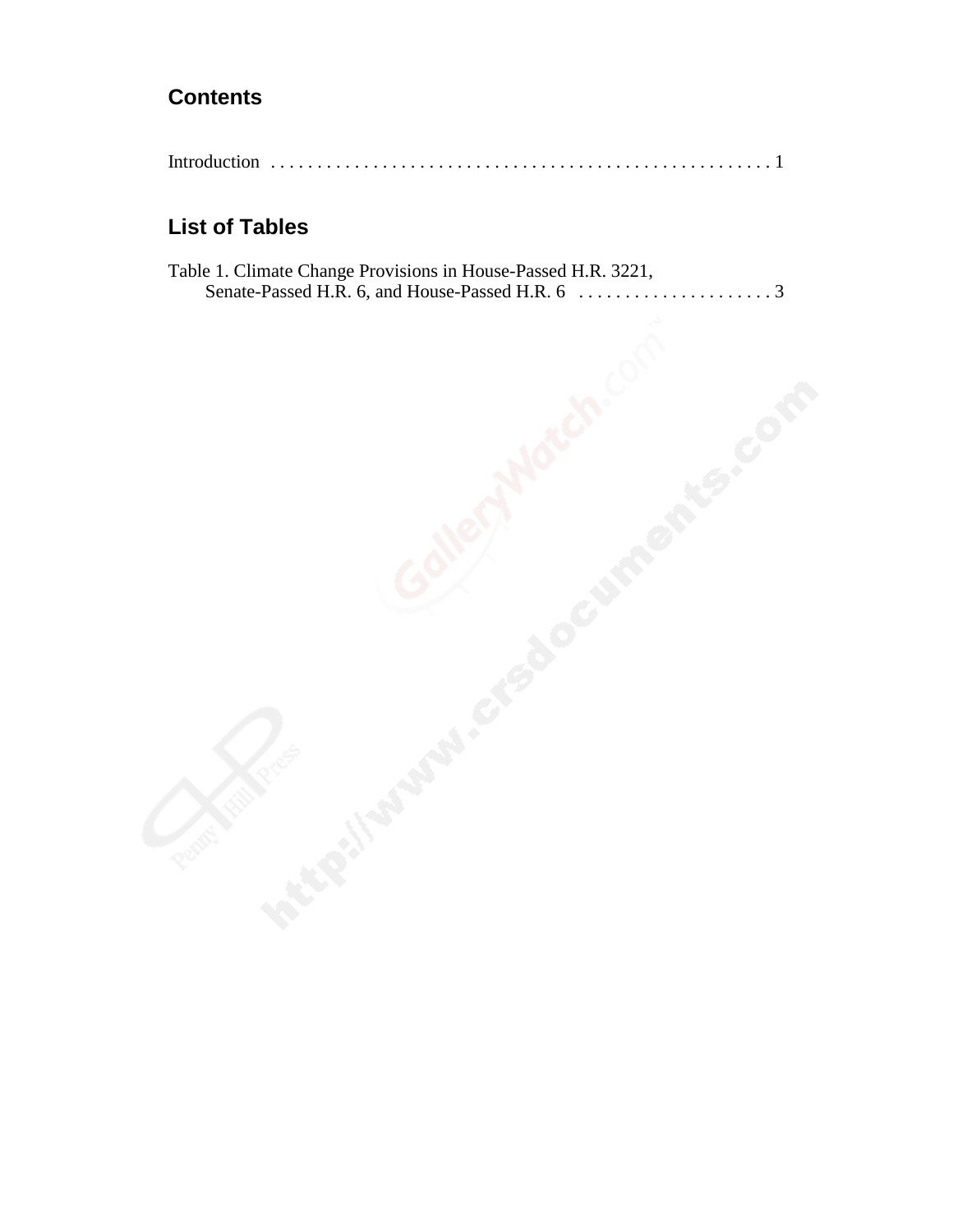# Side-by-Side Comparison of Climate Change Provisions in House-Passed H.R. 3221, Senate-Passed H.R. 6, and House-Passed H.R. 6

## **Introduction**

In the first session of the  $110<sup>th</sup>$  Congress, the House and the Senate passed very different versions of omnibus energy legislation. The House originally passed H.R. 6 in January 2007. The Senate passed an amended version in June 2007. In August 2007, the House passed a new and broader-ranging omnibus energy bill, H.R. 3221. On December 6, 2007, the House substituted the Senate's text of H.R. 6 with an amendment containing many provisions from H.R. 3221 and some from Senatepassed H.R. 6. This report compares climate-related provisions in the current energy legislation.

 When the House took up H.R. 6 to resolve differences, most provisions of H.R. 3221 that specifically addressed climate change or greenhouse gas emissions were omitted from the House substitute language. Provisions previously passed by the House but now omitted from H.R. 6 include: statements of federal climate change policy; repeal and replacement of the U.S. Global Change Research Program; assessment of climate change impacts and adaptation strategies; and required reductions of greenhouse gases (GHG) by federal agencies.

While virtually all energy provisions have implications for GHG emissions or technology development, H.R. 6, as passed by the House on December 6, 2007, includes several provisions that specifically address climate change issues. These climate-specific provisions include:

- $\bullet$  measures to promote GHG reducing technologies<sup>1</sup> overseas,
- assessments of geological and terrestrial carbon sequestration,
- establishment of an Office of Climate Change and Environment in the Department of Transportation, and
- an audit of the U.S. tax code to estimate the magnitude of impacts of its provisions on GHG emissions.

<sup>&</sup>lt;sup>1</sup> The term "clean and efficient energy" is defined in House-passed H.R. 6 Title IX as technology that will, inter alia, reduce GHG emissions compared to technologies in widespread commercial use in a recipient country.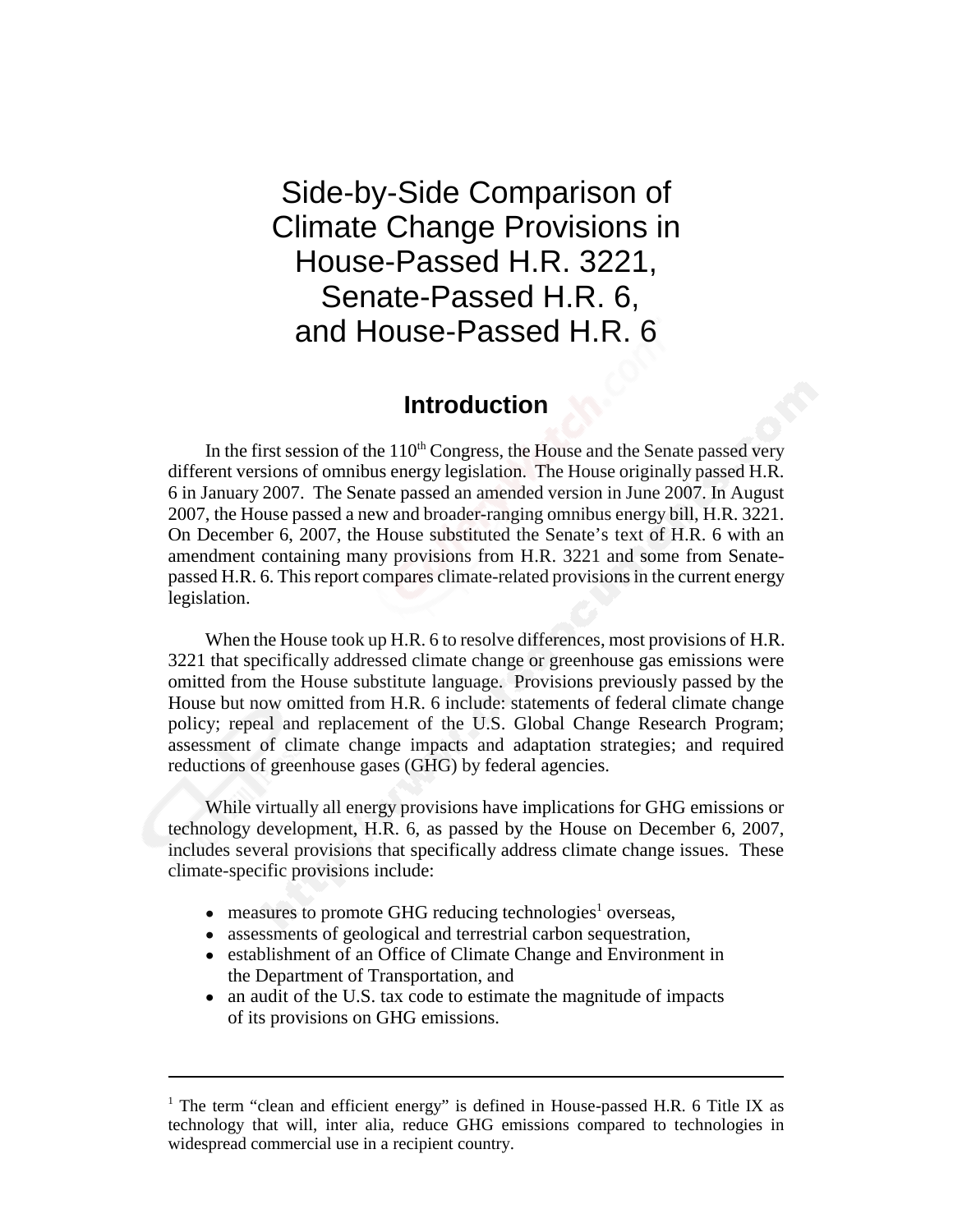Key legislative challenges remain because of the differences between the Housepassed and Senate-passed bills. Even where similar provisions exist in both, there are significant variations yet to be resolved. In addition, the Administration has threatened to veto legislation, such as House-passed H.R. 6, that requires renewable energy production for electricity supply and reduces tax incentives for the oil industry.

This report compares provisions specifically directed at climate change topics in recently passed omnibus energy legislation. (For legislation on energy efficiency and renewable energy, see CRS Report *RL33831 — Energy Efficiency and Renewable Energy Legislation in the 110th Congress*, by Fred Sissine, Lynn J. Cunningham and Mark Gurevitz.) A side-by-side comparison of House-passed H.R. 3221 with Senate-passed H.R. 6 and House-passed H.R. 6 follows.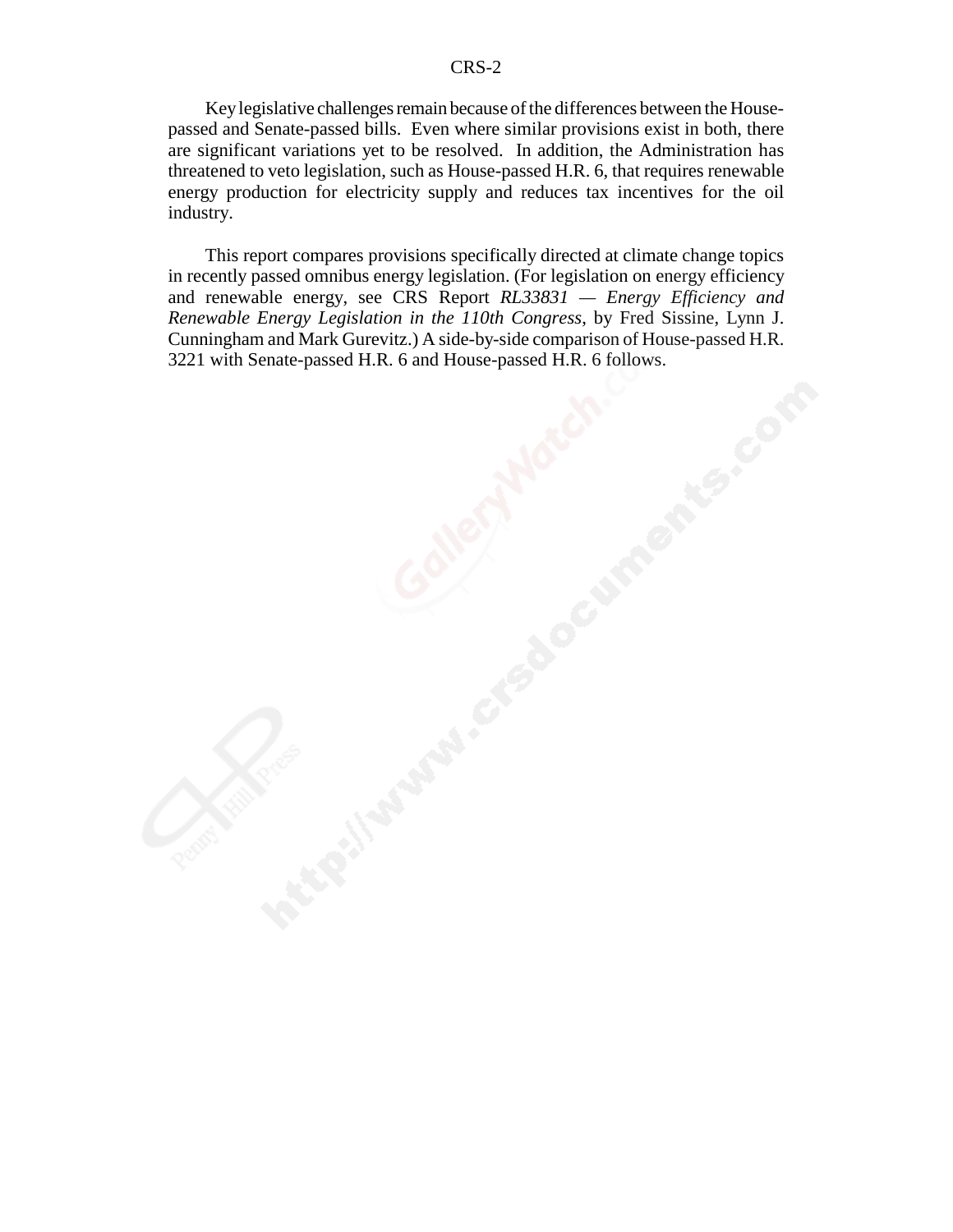# **Table 1. Climate Change Provisions in House-Passed H.R. 3221, Senate-Passed H.R. 6, and House-Passed H.R. 6**

| House-Passed H.R. 3221<br>(8/4/2007)                                                                                                                                                                                                                                                                                                                                                                                                                                                                                                                                                                                                                                                                                                                                                                                                                                                                                                                                                                 | <b>Senate-Passed H.R. 6</b><br>(6/21/2007)                                                                | House-Passed H.R. 6<br>(12/6/2007)                                               | <b>Comments</b>                                                                                                                                                                                                                                                                                                                                                                                                                                                                                                                                                                                                                                                                                                                                                                                                                                             |
|------------------------------------------------------------------------------------------------------------------------------------------------------------------------------------------------------------------------------------------------------------------------------------------------------------------------------------------------------------------------------------------------------------------------------------------------------------------------------------------------------------------------------------------------------------------------------------------------------------------------------------------------------------------------------------------------------------------------------------------------------------------------------------------------------------------------------------------------------------------------------------------------------------------------------------------------------------------------------------------------------|-----------------------------------------------------------------------------------------------------------|----------------------------------------------------------------------------------|-------------------------------------------------------------------------------------------------------------------------------------------------------------------------------------------------------------------------------------------------------------------------------------------------------------------------------------------------------------------------------------------------------------------------------------------------------------------------------------------------------------------------------------------------------------------------------------------------------------------------------------------------------------------------------------------------------------------------------------------------------------------------------------------------------------------------------------------------------------|
| <b>ENERGY INDEPENDENCE AND SECURITY ACT OF 2007<sup>2</sup></b>                                                                                                                                                                                                                                                                                                                                                                                                                                                                                                                                                                                                                                                                                                                                                                                                                                                                                                                                      |                                                                                                           |                                                                                  |                                                                                                                                                                                                                                                                                                                                                                                                                                                                                                                                                                                                                                                                                                                                                                                                                                                             |
|                                                                                                                                                                                                                                                                                                                                                                                                                                                                                                                                                                                                                                                                                                                                                                                                                                                                                                                                                                                                      | CRS Experts: Susan Fletcher (sfletcher@crs.loc.gov; 7-7231); Jane Leggett (jaleggett@crs.loc.gov; 7-9525) |                                                                                  |                                                                                                                                                                                                                                                                                                                                                                                                                                                                                                                                                                                                                                                                                                                                                                                                                                                             |
| TITLE II, United States Policy on<br>Global Climate Change, Subtitle A,<br>Sec. 2102 contains Congressional<br>Statement of Policy. The United<br>States will take a leadership role,<br>participating more actively and<br>constructively in the<br>intergovernmental climate change<br>process, and seek to obtain mitigation<br>commitments from all major<br>greenhouse gas (GHG) emitting<br>countries under the United Nations<br><b>Framework Convention on Climate</b><br>Change (UNFCCC). The United<br>States is to serve this goal by<br>engaging in high level dialogue on<br>climate change with the Group of 8<br>(G-8), China, India, Brazil, and<br>others. While protecting U.S.<br>national and economic interests and<br>U.S. competitiveness, the United<br>States is to participate in negotiation<br>of a new agreement under the<br>UNFCCC that would include binding<br>mitigation commitments from all<br>major emitting countries, and address<br>the need for adaptation. | No comparable provision.                                                                                  | Like the Senate-passed H.R. 6,<br>House-passed H.R. 6 omitted this<br>provision. | The United States rejected the Kyoto<br>Protocol, with commitments by<br>industrialized countries to reduce<br>GHG emissions, because it did not<br>contain commitments by large<br>developing country emitters (e.g.,<br>China) and it was perceived to be too<br>costly.<br>The United States continues to<br>participate in UNFCCC negotiations<br>(parent treaty of the Protocol), but<br>insists that negotiations towards a<br>post-2012 treaty should not include<br>binding commitments to reduce<br>GHG. President Bush initiated a<br>high-level dialogue on climate<br>change with major GHG-emitting<br>nations, parallel to the UNFCCC<br>negotiations, beginning September<br>2007 in Washington DC, to run<br>through 2008. Both President Bush's<br>policy and the U.N. have a goal of<br>reaching agreement on a global treaty<br>in 2009. |

 $2$  The headings used in the table are those in the latest-passed bill, H.R. 6 as passed by the House on December 6, 2007.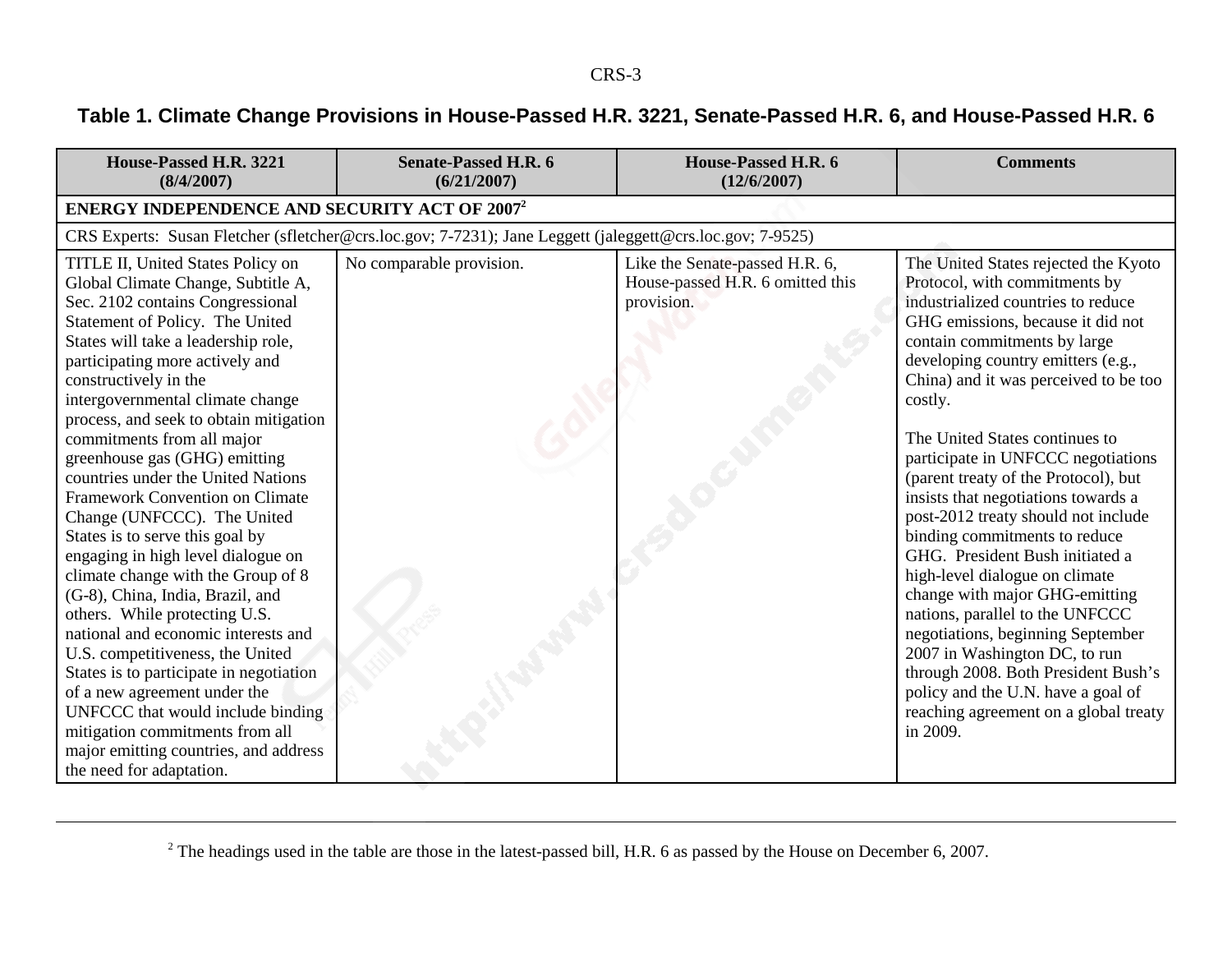|--|

| House-Passed H.R. 3221<br>(8/4/2007)                                                                                                                                                                                                                                                                                                                                                                                                                                                                                                                                                                                                                                                                                                                                                                                                                                                                                                              | <b>Senate-Passed H.R. 6</b><br>(6/21/2007)                                                                | House-Passed H.R. 6<br>(12/6/2007)                                                                                                                                                                                                                                                                                                                                                                                          | <b>Comments</b>                                                                                                                                                                                                                                                                                                                                                                                                                                                                                                                                                                            |
|---------------------------------------------------------------------------------------------------------------------------------------------------------------------------------------------------------------------------------------------------------------------------------------------------------------------------------------------------------------------------------------------------------------------------------------------------------------------------------------------------------------------------------------------------------------------------------------------------------------------------------------------------------------------------------------------------------------------------------------------------------------------------------------------------------------------------------------------------------------------------------------------------------------------------------------------------|-----------------------------------------------------------------------------------------------------------|-----------------------------------------------------------------------------------------------------------------------------------------------------------------------------------------------------------------------------------------------------------------------------------------------------------------------------------------------------------------------------------------------------------------------------|--------------------------------------------------------------------------------------------------------------------------------------------------------------------------------------------------------------------------------------------------------------------------------------------------------------------------------------------------------------------------------------------------------------------------------------------------------------------------------------------------------------------------------------------------------------------------------------------|
| Sec. 2103 establishes an Office on<br>Global Climate Change within the<br>Dept. of State, headed by an<br>Ambassador-at-Large to advance<br>U.S. goals concerning reducing<br>emissions of GHGs and serve as a<br>principal adviser to the President and<br>Secretary of State on climate change<br>policy.                                                                                                                                                                                                                                                                                                                                                                                                                                                                                                                                                                                                                                       | No comparable provision.                                                                                  | Omitted.                                                                                                                                                                                                                                                                                                                                                                                                                    |                                                                                                                                                                                                                                                                                                                                                                                                                                                                                                                                                                                            |
|                                                                                                                                                                                                                                                                                                                                                                                                                                                                                                                                                                                                                                                                                                                                                                                                                                                                                                                                                   | <b>Assistance to Promote Clean and Efficient Energy Technologies in Foreign Countries</b>                 |                                                                                                                                                                                                                                                                                                                                                                                                                             |                                                                                                                                                                                                                                                                                                                                                                                                                                                                                                                                                                                            |
|                                                                                                                                                                                                                                                                                                                                                                                                                                                                                                                                                                                                                                                                                                                                                                                                                                                                                                                                                   | CRS Experts: Susan Fletcher (sfletcher@crs.loc.gov; 7-7231); Jane Leggett (jaleggett@crs.loc.gov; 7-9525) |                                                                                                                                                                                                                                                                                                                                                                                                                             |                                                                                                                                                                                                                                                                                                                                                                                                                                                                                                                                                                                            |
| Subtitle B, Sec. 2201, Congressional<br>Findings, reviews existing authorities<br>and notes inadequate funding. It<br>recognizes the U.S. Government's<br>Asia-Pacific Partnership on Clean<br>Development and Climate, but as a<br>non-binding framework that does not<br>require GHG emissions reductions<br>from the six partnership countries.<br>Sec. 2202, United States Assistance<br>for Developing Countries, authorizes<br>\$200 million annually for the U.S.<br><b>Agency for International</b><br>Development (AID) over the fiscal<br>years 2008 - 2012 to support policies<br>and programs in developing countries<br>that promote clean and efficient<br>energy technologies, and to promote<br>the use of American-made clean and<br>efficient energy technologies<br>products, and energy and<br>environmental management services.<br>The Administrator of U.S. AID is to<br>submit an annual report on the<br>implementation. | No comparable provision.                                                                                  | Title IX omits the Congressional<br>Findings of H.R. 3221 and references<br>to the Asia-Pacific Partnership on<br>Clean Development and Climate. It<br>defines "clean and efficient energy<br>technology" as technology that will,<br>inter alia, reduce greenhouse gas<br>emissions compared to technologies<br>in widespread commercial use in a<br>recipient country.<br>Sec. 911 is the same as H.R. 3221<br>Sec. 2202. | The U.S. Government's Asia-Pacific<br>Partnership on Clean Development<br>and Climate (APP) was launched by<br>President G.W. Bush as a major<br>initiative to address climate change<br>internationally, outside of the UN<br>FCCC and Kyoto Protocol<br>framework. It currently includes the<br>United States, Australia, Canada,<br>China, India, Japan and South Korea.<br>Its website describes the APP's focus<br>as "expanding investment and trade<br>in cleaner energy technologies, goods<br>and services in key market sectors."<br>[http://www.asiapacificpartnership.or<br>g] |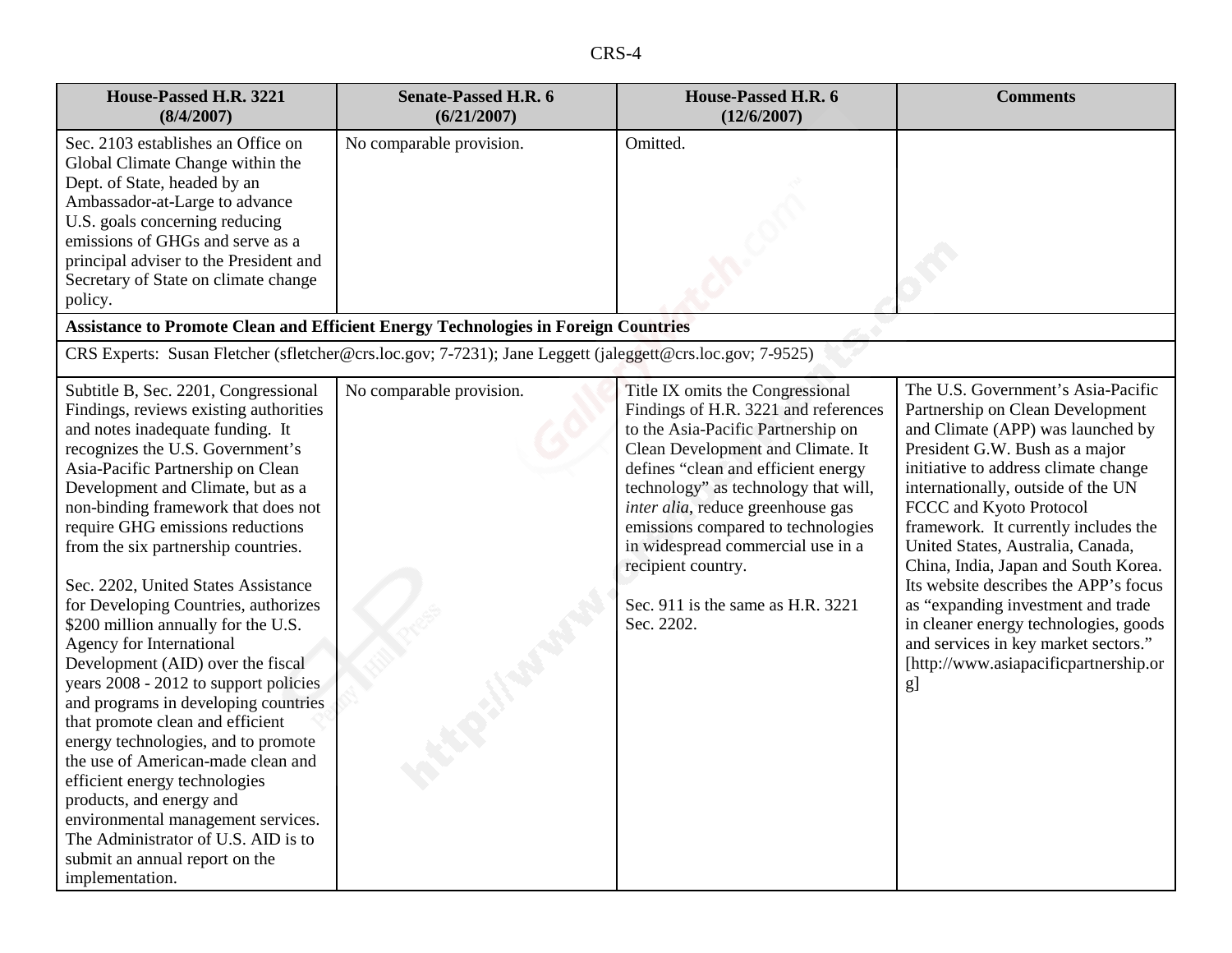| House-Passed H.R. 3221<br>(8/4/2007)                                                                                                                                                                                                                                                                                                                                                                                                                                                                                                                                                                                           | <b>Senate-Passed H.R. 6</b><br>(6/21/2007) | House-Passed H.R. 6<br>(12/6/2007)                                                                                                                                                                                                                                                                                                                                                                                                                                            | <b>Comments</b> |
|--------------------------------------------------------------------------------------------------------------------------------------------------------------------------------------------------------------------------------------------------------------------------------------------------------------------------------------------------------------------------------------------------------------------------------------------------------------------------------------------------------------------------------------------------------------------------------------------------------------------------------|--------------------------------------------|-------------------------------------------------------------------------------------------------------------------------------------------------------------------------------------------------------------------------------------------------------------------------------------------------------------------------------------------------------------------------------------------------------------------------------------------------------------------------------|-----------------|
| Sections 2203-2206 outline steps to<br>be taken by (1) the Secretary of<br>Commerce through the U.S. Foreign<br>Commercial Service and the<br>International Trade Administration,<br>(2) the Overseas Private Investment<br>Corporation (OPIC), and (3) the U.S.<br>Trade and Development Agency to<br>promote the use of clean and efficient<br>energy technologies, and to give<br>preferential treatment to projects<br>promoting these goals and U.S.<br>exports to meet them. The Secretary<br>shall submit annual reports in 2008-<br>2012. Authorizes sums as may be<br>necessary in each fiscal year of 2008-<br>2012. | No comparable provision.                   | Secs. 912-913 are the same as H.R.<br>3221's section 2203-2204.<br>Sec. 914 omits the Congressional<br>Findings but includes H.R. 3221's<br>Sense of the Congress that OPIC<br>should promote greater investment in<br>clean and efficient energy<br>technologies, and related actions.<br>Sec. 915 is nearly the same as Sec.<br>2206 of H.R. 3221, but softens the<br>preference to be given to clean and<br>efficient technologies by the Trade<br>and Development Agency. |                 |
|                                                                                                                                                                                                                                                                                                                                                                                                                                                                                                                                                                                                                                |                                            |                                                                                                                                                                                                                                                                                                                                                                                                                                                                               |                 |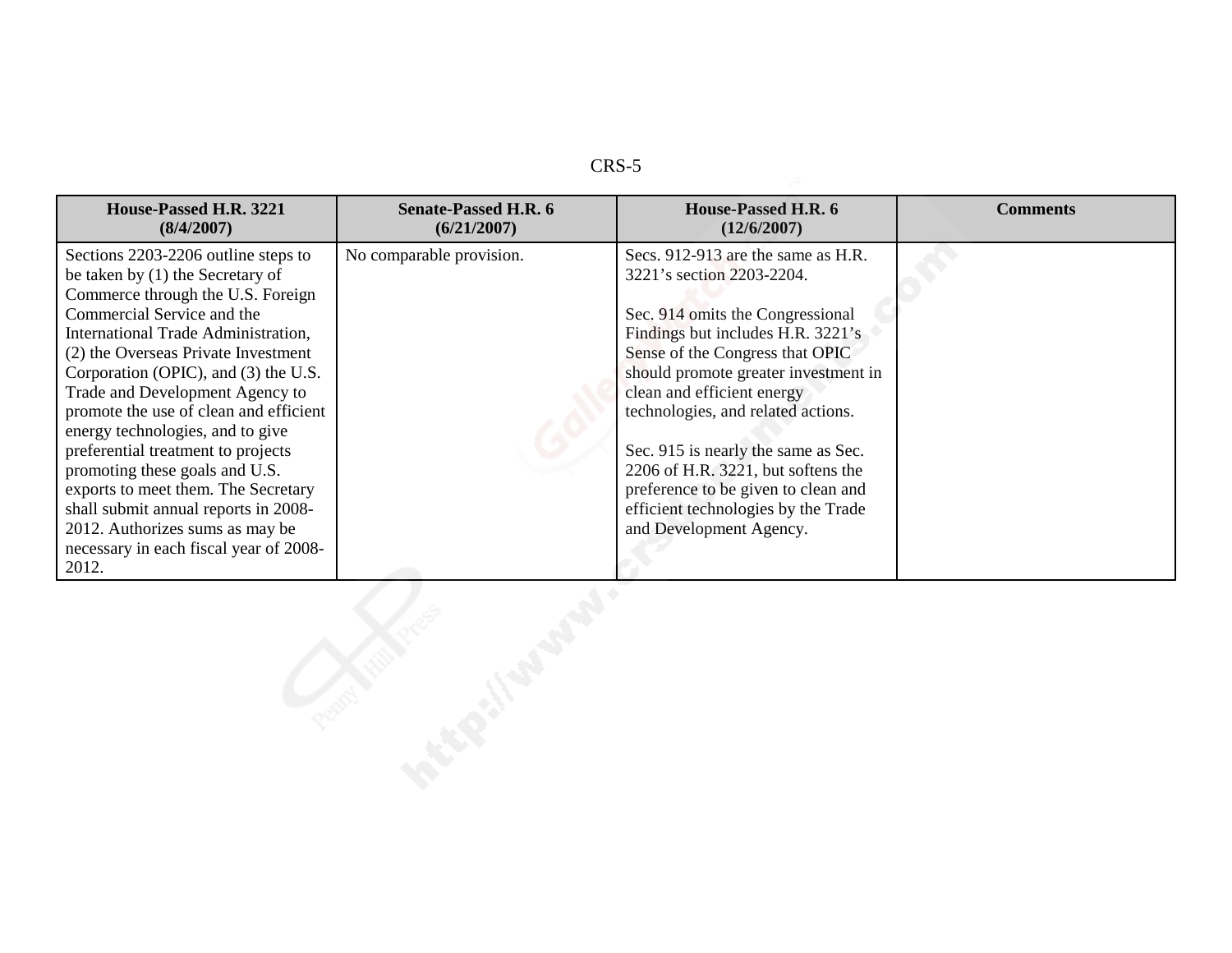| House-Passed H.R. 3221<br>(8/4/2007)                                                                                                                                                                                                                                                                                                                    | <b>Senate-Passed H.R. 6</b><br>(6/21/2007) | House-Passed H.R. 6<br>(12/6/2007)                                                                                                                                                                                                                                                                                                                                                                                                                                                                                                                                                                                                                                                                                                                                                                                                                                                                    | <b>Comments</b> |
|---------------------------------------------------------------------------------------------------------------------------------------------------------------------------------------------------------------------------------------------------------------------------------------------------------------------------------------------------------|--------------------------------------------|-------------------------------------------------------------------------------------------------------------------------------------------------------------------------------------------------------------------------------------------------------------------------------------------------------------------------------------------------------------------------------------------------------------------------------------------------------------------------------------------------------------------------------------------------------------------------------------------------------------------------------------------------------------------------------------------------------------------------------------------------------------------------------------------------------------------------------------------------------------------------------------------------------|-----------------|
| Sec. 2208 requires the President to<br>provide assistance to the Interagency<br>Working Group to Support a Clean<br><b>Energy Technology Exports</b><br>Initiative, in accord with its five-year<br>strategic plan (2002). Requires an<br>annual report to Congress on<br>implementation. Authorizes \$5<br>million for each fiscal year 2008-<br>2012. | No comparable provision.                   | Sec. 916 requires the President to<br>establish within 90 days a Task Force<br>on International Cooperation for<br>Clean and Efficient Energy<br>Technologies. Within 1 year, the<br>Task Force shall submit a strategy to<br>promote adoption, and to facilitate<br>the export, of clean and efficient<br>energy technologies in major<br>developing countries, and to develop<br>related financial instruments and<br>mechanisms, consistent with the rules<br>of the World Trade Organization.<br>The strategy shall be updated every 3<br>years. The Task Force shall also<br>establish an Interagency Working<br>Group, which shall establish an<br>Interagency Center on the Export of<br>Clean and Efficient Energy<br>Technologies. The Task Force shall<br>terminate in 12 years. Requires a<br>triennial report to Congress.<br>Authorizes \$5 million for each fiscal<br>year 2008 - 2020. |                 |
|                                                                                                                                                                                                                                                                                                                                                         |                                            |                                                                                                                                                                                                                                                                                                                                                                                                                                                                                                                                                                                                                                                                                                                                                                                                                                                                                                       |                 |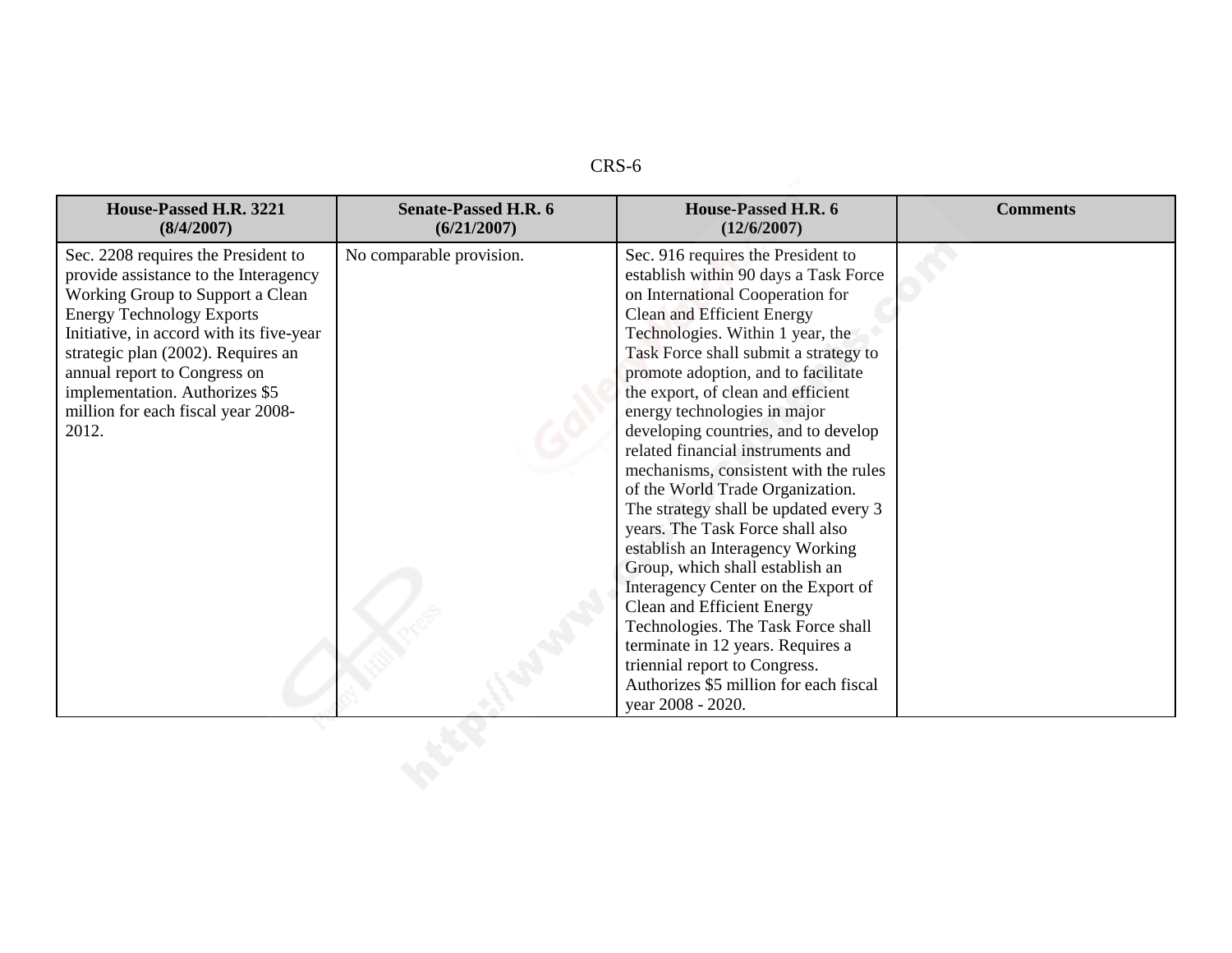|--|

| House-Passed H.R. 3221<br>(8/4/2007)                                                                                                                                                                                                                                                                                                                                                                                                             | <b>Senate-Passed H.R. 6</b><br>(6/21/2007) | House-Passed H.R. 6<br>(12/6/2007) | <b>Comments</b> |
|--------------------------------------------------------------------------------------------------------------------------------------------------------------------------------------------------------------------------------------------------------------------------------------------------------------------------------------------------------------------------------------------------------------------------------------------------|--------------------------------------------|------------------------------------|-----------------|
| Sec. 2207, the Global Climate<br>Change Exchange Program,<br>authorizes the Secretary of State to<br>establish a program to strengthen<br>research and educational exchange,<br>and international cooperation to<br>reduce GHG emissions and address<br>challenges posed by climate change.<br>An annual report is required on<br>implementation of this program, and<br>\$3 million annually is authorized for<br>each fiscal year 2008 - 2012. | No comparable provision.                   | Omitted.                           |                 |
| Sec. 2209 requires a report within<br>180 days after enactment on the<br>impact of global climate change on<br>developing countries. It must contain<br>an assessment of current and<br>anticipated needs of developing<br>countries to adapt, and a strategy to<br>meet those needs, including U.S.<br>assistance, and identifying funding<br>sources.                                                                                          | No comparable provision.                   | Omitted.                           |                 |
|                                                                                                                                                                                                                                                                                                                                                                                                                                                  |                                            |                                    |                 |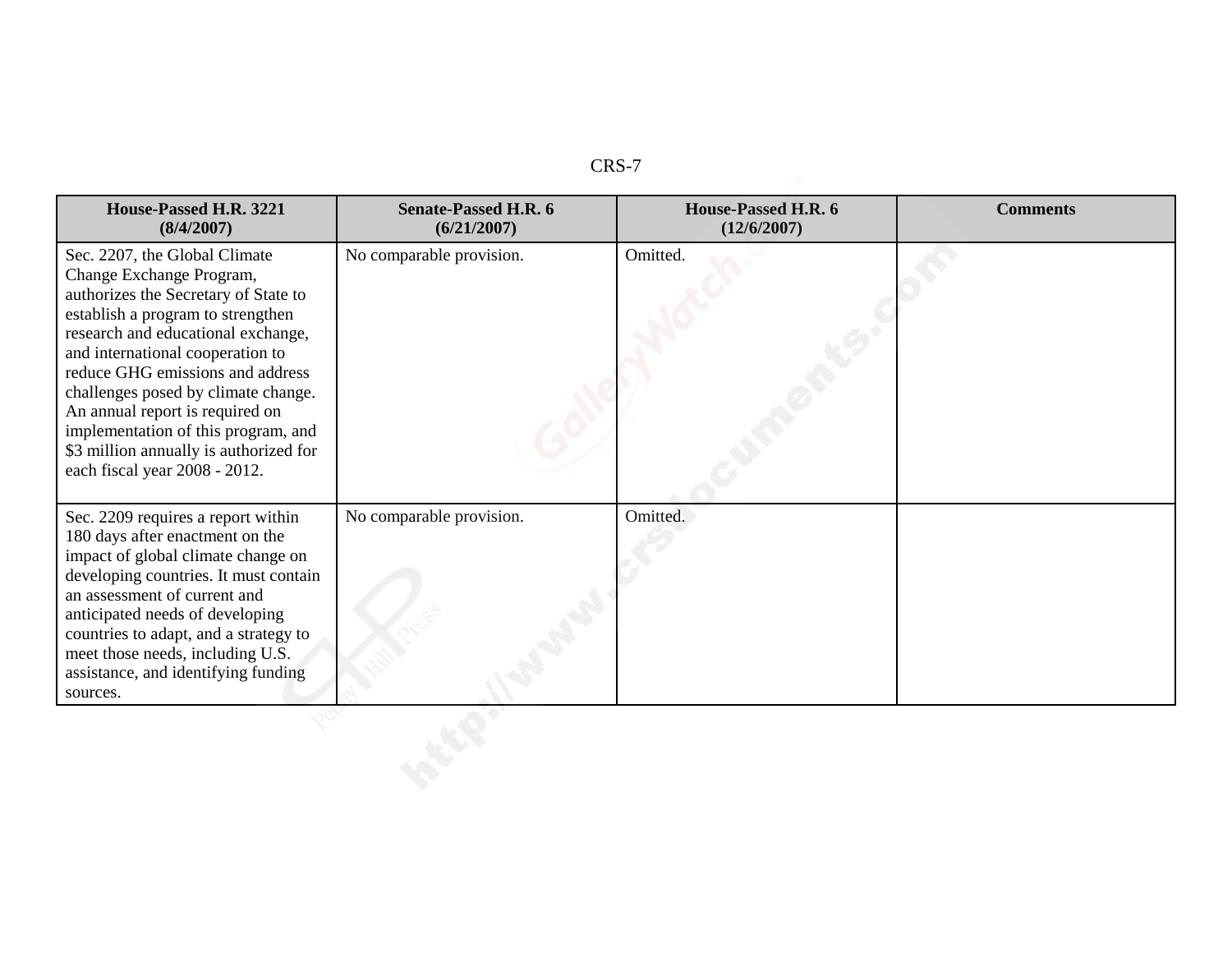| House-Passed H.R. 3221<br>(8/4/2007)                                                                                                                                                                                                                                                                                                                                                                                                                                                                                                                                                                                                                                                    | <b>Senate-Passed H.R. 6</b><br>(6/21/2007) | House-Passed H.R. 6<br>(12/6/2007)                                                                                                                                                                                                                                                                                                                                                                                                                                                                           | <b>Comments</b> |
|-----------------------------------------------------------------------------------------------------------------------------------------------------------------------------------------------------------------------------------------------------------------------------------------------------------------------------------------------------------------------------------------------------------------------------------------------------------------------------------------------------------------------------------------------------------------------------------------------------------------------------------------------------------------------------------------|--------------------------------------------|--------------------------------------------------------------------------------------------------------------------------------------------------------------------------------------------------------------------------------------------------------------------------------------------------------------------------------------------------------------------------------------------------------------------------------------------------------------------------------------------------------------|-----------------|
| <b>International Clean Energy Foundation</b>                                                                                                                                                                                                                                                                                                                                                                                                                                                                                                                                                                                                                                            |                                            |                                                                                                                                                                                                                                                                                                                                                                                                                                                                                                              |                 |
| CRS Experts: Jane Leggett (jaleggett@crs.loc.gov; 7-9525)                                                                                                                                                                                                                                                                                                                                                                                                                                                                                                                                                                                                                               |                                            |                                                                                                                                                                                                                                                                                                                                                                                                                                                                                                              |                 |
| Subtitle C establishes an<br><b>International Clean Energy</b><br>Foundation as a government<br>corporation, to serve foreign policy<br>and energy goals of reducing GHG<br>emissions. The Foundation shall,<br><i>inter alia</i> , make grants to projects<br>demonstrating technologies,<br>processes and services to reduce<br>GHG emissions; solicit additional<br>funding from other governments;<br>create a repository of information on<br>best practices; and promote<br>American-made energy technologies.<br>An annual report to Congress is<br>required regarding implementation in<br>the prior fiscal year. Authorizes \$20<br>million in each fiscal year 2008-<br>2012. | No comparable provision.                   | Subtitle B establishes an<br><b>International Clean Energy</b><br>Foundation as a government<br>corporation, to serve foreign policy<br>and energy goals of reducing GHG<br>emissions. It is nearly identical to<br>Subtitle C of H.R. 3221. In Sec.<br>923(6), the Foundation shall give<br>preferences to entities incorporated in<br>the United States and whose<br>technologies will be substantially<br>manufactured in the United States.<br>Authorizes \$20 million in each fiscal<br>year 2009-2013. |                 |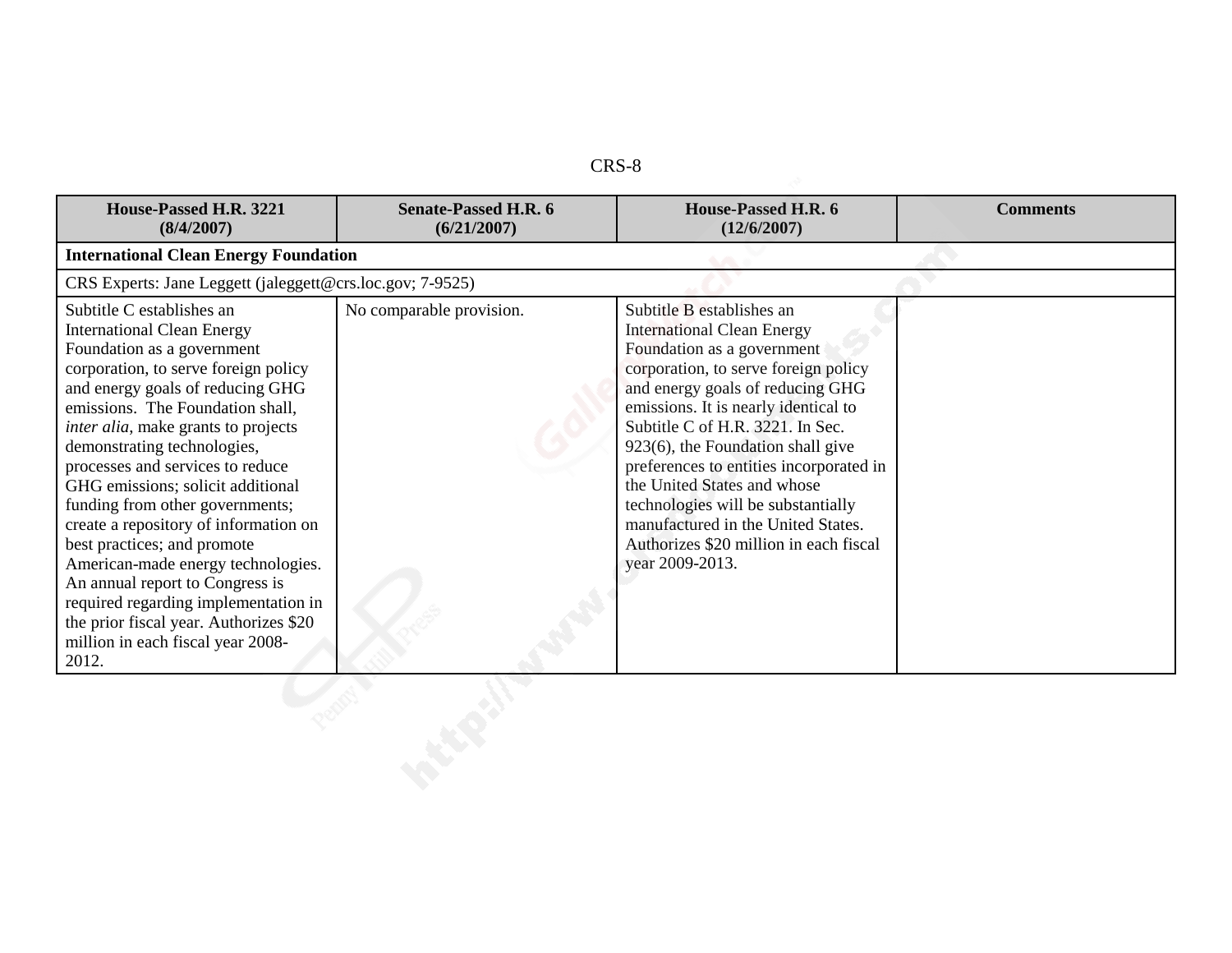| . .<br>۰.<br>٦ |  |
|----------------|--|
|----------------|--|

| House-Passed H.R. 3221<br>(8/4/2007)                                                                                                                                                                                                                                                                                                                                                                                                                                                                                                          | <b>Senate-Passed H.R. 6</b><br>(6/21/2007)      | House-Passed H.R. 6<br>(12/6/2007) | <b>Comments</b> |  |  |  |
|-----------------------------------------------------------------------------------------------------------------------------------------------------------------------------------------------------------------------------------------------------------------------------------------------------------------------------------------------------------------------------------------------------------------------------------------------------------------------------------------------------------------------------------------------|-------------------------------------------------|------------------------------------|-----------------|--|--|--|
| <b>SCIENCE AND TECHNOLOGY</b>                                                                                                                                                                                                                                                                                                                                                                                                                                                                                                                 | <b>Advanced Research Projects Agency-Energy</b> |                                    |                 |  |  |  |
| CRS Expert: Jane Leggett (jaleggett@crs.loc.gov; 7-9525)                                                                                                                                                                                                                                                                                                                                                                                                                                                                                      |                                                 |                                    |                 |  |  |  |
| Title IV, Subtitle A establishes the<br>Advanced Research Projects Agency-<br>Energy (ARPA-E), reporting to the<br>Secretary of the Department of<br>Energy (DOE), to conduct long-term<br>and high risk research on novel<br>energy technologies. Goals include<br>reducing greenhouse gases.<br>Establishes in the Department of the<br><b>Treasury an Energy Transformation</b><br>Acceleration Fund with authorization<br>for $$3$ million for FY2008, rising to<br>\$1.3 billion in 2012. ARPA-E is to be<br>evaluated within 6.5 years. | No comparable provision.                        | Omitted.                           |                 |  |  |  |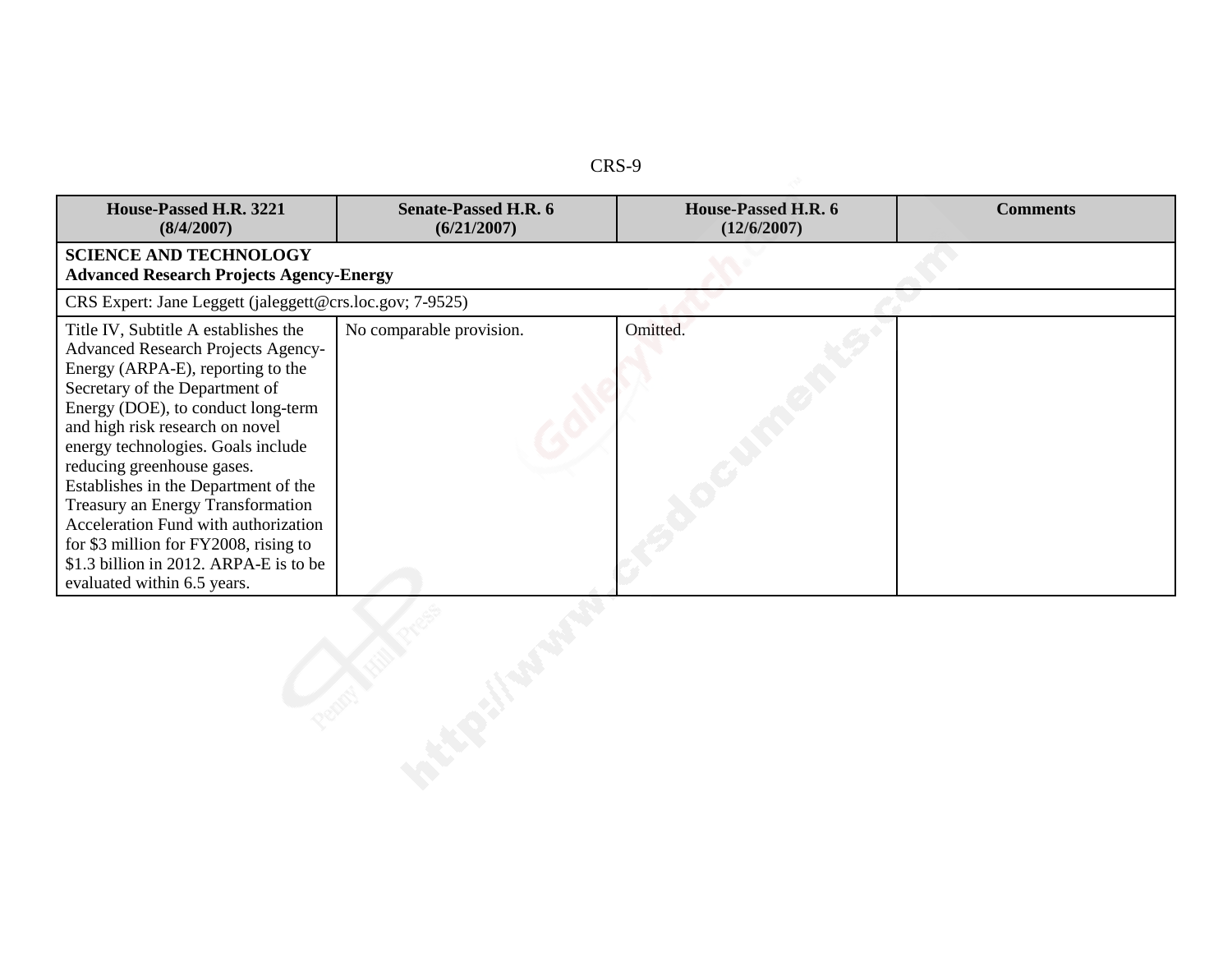| $CRS-10$ |  |
|----------|--|
|----------|--|

| <b>CIAS-TA</b>                                                                                                                                                                                                                                                                                                                                                                                                                                                                                                                                                                                                                                                                                                                                                                                                                                                                                              |                                                                                                                                                                                  |                                                                                                                                                                                                                                                                                                                                                                                                                                                                                                                                                                                                                                                                                                                                                                                                                                                                                                                                                                                                                                                 |                                                                                                                                                                                                                                                                                                                                                                                                                                                                                                                                                                                                                                           |
|-------------------------------------------------------------------------------------------------------------------------------------------------------------------------------------------------------------------------------------------------------------------------------------------------------------------------------------------------------------------------------------------------------------------------------------------------------------------------------------------------------------------------------------------------------------------------------------------------------------------------------------------------------------------------------------------------------------------------------------------------------------------------------------------------------------------------------------------------------------------------------------------------------------|----------------------------------------------------------------------------------------------------------------------------------------------------------------------------------|-------------------------------------------------------------------------------------------------------------------------------------------------------------------------------------------------------------------------------------------------------------------------------------------------------------------------------------------------------------------------------------------------------------------------------------------------------------------------------------------------------------------------------------------------------------------------------------------------------------------------------------------------------------------------------------------------------------------------------------------------------------------------------------------------------------------------------------------------------------------------------------------------------------------------------------------------------------------------------------------------------------------------------------------------|-------------------------------------------------------------------------------------------------------------------------------------------------------------------------------------------------------------------------------------------------------------------------------------------------------------------------------------------------------------------------------------------------------------------------------------------------------------------------------------------------------------------------------------------------------------------------------------------------------------------------------------------|
| House-Passed H.R. 3221<br>(8/4/2007)                                                                                                                                                                                                                                                                                                                                                                                                                                                                                                                                                                                                                                                                                                                                                                                                                                                                        | <b>Senate-Passed H.R. 6</b><br>(6/21/2007)                                                                                                                                       | House-Passed H.R. 6<br>(12/6/2007)                                                                                                                                                                                                                                                                                                                                                                                                                                                                                                                                                                                                                                                                                                                                                                                                                                                                                                                                                                                                              | <b>Comments</b>                                                                                                                                                                                                                                                                                                                                                                                                                                                                                                                                                                                                                           |
| <b>Carbon Capture and Storage</b>                                                                                                                                                                                                                                                                                                                                                                                                                                                                                                                                                                                                                                                                                                                                                                                                                                                                           |                                                                                                                                                                                  |                                                                                                                                                                                                                                                                                                                                                                                                                                                                                                                                                                                                                                                                                                                                                                                                                                                                                                                                                                                                                                                 |                                                                                                                                                                                                                                                                                                                                                                                                                                                                                                                                                                                                                                           |
| CRS Expert: Peter Folger (pfolger@crs.loc.gov; 7-1517)                                                                                                                                                                                                                                                                                                                                                                                                                                                                                                                                                                                                                                                                                                                                                                                                                                                      |                                                                                                                                                                                  |                                                                                                                                                                                                                                                                                                                                                                                                                                                                                                                                                                                                                                                                                                                                                                                                                                                                                                                                                                                                                                                 |                                                                                                                                                                                                                                                                                                                                                                                                                                                                                                                                                                                                                                           |
| Title IV, Subtitle F expands the DOE<br>program for carbon capture to<br>include R&D for carbon storage and<br>demonstration. DOE would conduct<br>7 initial large-volume sequestration<br>tests, preferably using carbon dioxide<br>from large industrial or electricity-<br>generating sources, and would<br>conduct at least 3 large-scale carbon<br>capture demonstration tests from<br>industrial sources of $CO2$ . Beginning<br>in 2011, the National Academy of<br>Sciences (NAS) would review the<br>large-scale sequestration and capture<br>programs. The Environmental<br>Protection Agency (EPA) would<br>conduct a research program to assess<br>potential impacts of $CO2$ storage on<br>the environment, public health, and<br>safety associated with capture and<br>sequestration. A grant program for<br>graduate degrees in geological<br>sequestration science would be<br>established. | Title III of H.R. 6 is similar to Title<br>IV, Subtitle F of H.R. 3221. It<br>expands the DOE program to include<br>carbon storage and carbon capture<br>demonstration projects. | Title VII, Subtitle A is similar to<br>Title IV, Subtitle F of H.R. 3221, but<br>it specifically excludes tests<br>conducted for the FutureGen project.<br>Also, it does not set a limit for the<br>number of large-scale carbon capture<br>demonstration tests.<br>Title VII also states that nothing in<br>Subtitle A authorizes promulgation<br>of any requirement that conflicts with<br>or is inconsistent with the Safe<br>Drinking Water Act. H.R. 6<br>authorizes slightly higher<br>appropriations for Subtitle A<br>compared to the similar provision in<br>H.R. 3221. Authorizes \$240 million<br>in each fiscal year 2008-2012 for<br>Sec. 702 demonstration and testing,<br>and \$200 million for Sec. 703, large<br>scale carbon capture for each fiscal<br>year 2009-2013. Another \$1 million<br>is authorized for Sec. 705 training<br>and research, and \$5 million "in each<br>fiscal year" for safety research. Sec.<br>708 authorizes \$10 million for a<br>grant program to universities for<br>research and development. | H.R. 6 does not include an NAS<br>review of the DOE programs, or<br>establish a university-based grant<br>program for geological sequestration<br>science. H.R. 6 does not require that<br>the EPA Administrator conduct<br>research that determines procedures<br>necessary to assess impacts of CO <sub>2</sub><br>capture and sequestration on public<br>health and safety and on the<br>environment. H.R. 3221 authorizes a<br>higher level of appropriations for<br>programs under Title IV, Subtitle F<br>than $H.R. 6.$<br>See also provisions on geological and<br>terrestrial sequestration assessment<br>and activities, below. |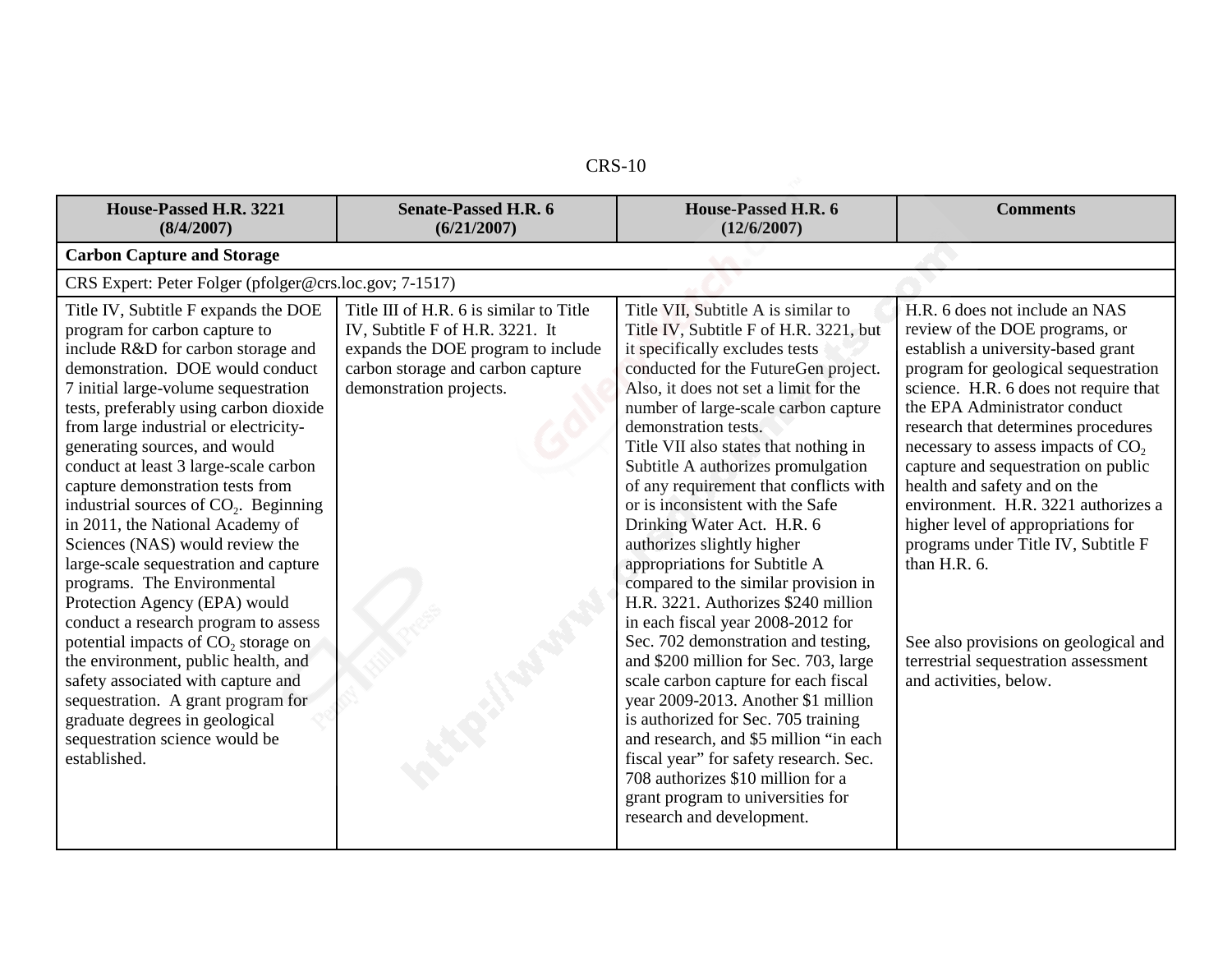| House-Passed H.R. 3221<br>(8/4/2007)                                                                                                                                                                                                                                                                                                                                                                                                                                                                                                                                                                                                                                                                                                                                                                                                                                                                                                                                                                                                                                                                                                                                                     | <b>Senate-Passed H.R. 6</b><br>(6/21/2007)                                                                                                                                                                                                                                                                      | House-Passed H.R. 6<br>(12/6/2007) | <b>Comments</b>                                                                                                                                                                                                                                                                                                                                                                                                                                                                                                                                                                                                                                                                                                                       |
|------------------------------------------------------------------------------------------------------------------------------------------------------------------------------------------------------------------------------------------------------------------------------------------------------------------------------------------------------------------------------------------------------------------------------------------------------------------------------------------------------------------------------------------------------------------------------------------------------------------------------------------------------------------------------------------------------------------------------------------------------------------------------------------------------------------------------------------------------------------------------------------------------------------------------------------------------------------------------------------------------------------------------------------------------------------------------------------------------------------------------------------------------------------------------------------|-----------------------------------------------------------------------------------------------------------------------------------------------------------------------------------------------------------------------------------------------------------------------------------------------------------------|------------------------------------|---------------------------------------------------------------------------------------------------------------------------------------------------------------------------------------------------------------------------------------------------------------------------------------------------------------------------------------------------------------------------------------------------------------------------------------------------------------------------------------------------------------------------------------------------------------------------------------------------------------------------------------------------------------------------------------------------------------------------------------|
| <b>Global Change Research</b>                                                                                                                                                                                                                                                                                                                                                                                                                                                                                                                                                                                                                                                                                                                                                                                                                                                                                                                                                                                                                                                                                                                                                            |                                                                                                                                                                                                                                                                                                                 |                                    |                                                                                                                                                                                                                                                                                                                                                                                                                                                                                                                                                                                                                                                                                                                                       |
| CRS Expert: Jane Leggett (jaleggett@crs.loc.gov; 7-9525)                                                                                                                                                                                                                                                                                                                                                                                                                                                                                                                                                                                                                                                                                                                                                                                                                                                                                                                                                                                                                                                                                                                                 |                                                                                                                                                                                                                                                                                                                 |                                    |                                                                                                                                                                                                                                                                                                                                                                                                                                                                                                                                                                                                                                                                                                                                       |
| Subtitle G repeals and replaces<br>P.L.101-606, the Global Change<br>Research Act of 1990. Continues<br>existing U.S. Global Change<br>Research Program (USGCRP), but<br>under lead of the White House Office<br>of Science and Technology Policy,<br>with authority to "allocate" funds.<br>Directs the President to establish an<br>"interagency committee" and develop<br>the National Global Change Research<br>Plan ("the Plan"). The Global Change<br>Research Program ("the Program")<br>implements the Plan. Requires that<br>the research program (1) respond to<br>information needs of communities<br>and decision-makers [Sec. $4614(a)$ ],<br>(2) periodically assess vulnerabilities<br>to global change [Sec. $4617$ ]; (3)<br>periodically assess policy options to<br>mitigate or adapt to the effects of<br>global change [Sec. 4618] and (4)<br>report annually to Congress [Sec.<br>4619]. Widens the scope of<br>"research" by adding economic and<br>demographic research. Establishes<br>Climate and Other Global Data<br>Management, including an<br>interagency working group [Sec.<br>4633], and a Global Change Research<br>Information Exchange [Sec. 4622]. | No comparable provision.<br>Sec. 306, Assessment of Carbon<br>Sequestration and Methane and<br>Nitrous Oxide Emissions from<br>Terrestrial Ecosystem, and Sec. 307,<br><b>Abrupt Climate Change Research</b><br>Program, are related but narrower<br>provisions regarding specific<br>research tasks in H.R. 6. | Omitted.                           | "Global change" in H.R. 3221<br>includes climate change and other<br>environmental changes that are<br>global in scope. Compared to existing<br>law, H.R. 3221 makes the USGCRP<br>more operational and policy-oriented.<br>Increases the role of potential<br>decision-makers in program design.<br>Adds data management to federal<br>agency missions and establishes<br>federal global change data policies.<br>Includes functions that may not be<br>considered "research" under the<br>existing program, such as:<br>operational data acquisition and<br>management; user or client services;<br>and policy assessment. H.R. 6 moves<br>budget coordination and reporting<br>from the interagency committee to<br>the President. |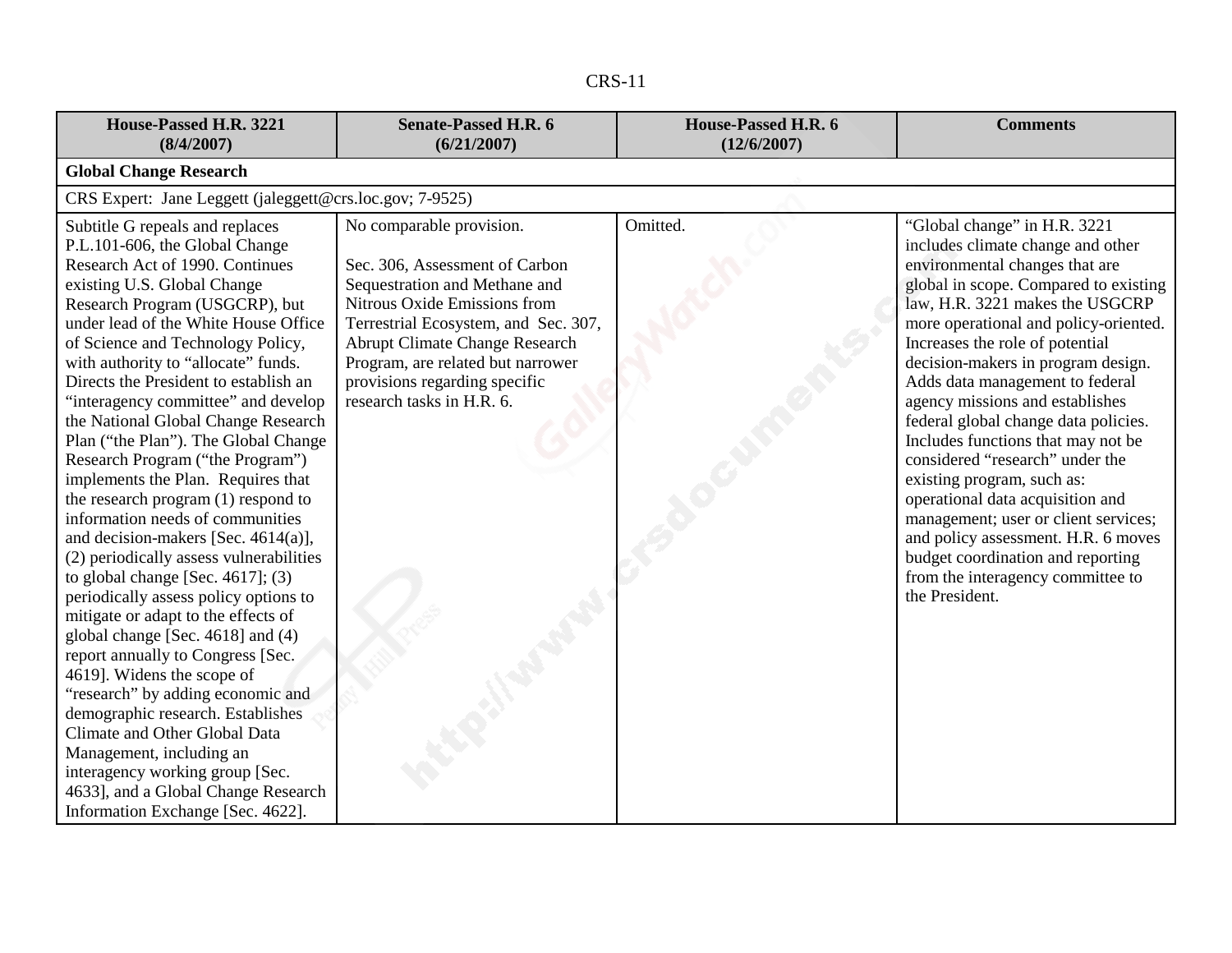| n<br>$\cdot$ |  |
|--------------|--|
|--------------|--|

| House-Passed H.R. 3221<br>(8/4/2007)                                                                                                                                                                                                                                                                                                                                                                                                                                                                                                                                                                          | <b>Senate-Passed H.R. 6</b><br>(6/21/2007)                              | House-Passed H.R. 6<br>(12/6/2007)                 | <b>Comments</b>                                                                                                                                                              |
|---------------------------------------------------------------------------------------------------------------------------------------------------------------------------------------------------------------------------------------------------------------------------------------------------------------------------------------------------------------------------------------------------------------------------------------------------------------------------------------------------------------------------------------------------------------------------------------------------------------|-------------------------------------------------------------------------|----------------------------------------------------|------------------------------------------------------------------------------------------------------------------------------------------------------------------------------|
| Subtitle G requires studies and<br>reports to Congress on Ice Sheets<br>[Sec. 4623] and on Hurricane<br>Frequency and Intensity [Sec. 4624],<br>within 18 months after enactment.                                                                                                                                                                                                                                                                                                                                                                                                                             | No comparable provision.                                                | Omitted.                                           |                                                                                                                                                                              |
| Subtitle H, Sec. 4701, establishes<br>competitive, cash "H-Prizes" for<br>advancing hydrogen power [Sec.<br>4701], with reporting to Congress on<br>awards given. Funding comes from<br>appropriations and sums to be raised<br>from private entities and individuals<br>by the private, non-profit entity<br>administering the competitions. The<br>authority to announce prize<br>competitions ends on Sept. 30, 2018.                                                                                                                                                                                      | No comparable provision.                                                | Sec. 654 is similar to provisions in<br>H.R. 3221. | The H-Prize program was under<br>Global Change Research in H.R.<br>3221 but appears under Title VI —<br>Accelerated Research and<br>Development of House-passed H.R.<br>6.   |
| <b>CARBON-NEUTRAL GOVERNMENT</b>                                                                                                                                                                                                                                                                                                                                                                                                                                                                                                                                                                              | Federal Government Inventory and Management of Greenhouse Gas Emissions |                                                    |                                                                                                                                                                              |
| CRS Expert: Jane Leggett (jaleggett@crs.loc.gov; 7-9525)                                                                                                                                                                                                                                                                                                                                                                                                                                                                                                                                                      |                                                                         |                                                    |                                                                                                                                                                              |
| Title VI Subtitle A requires each<br>federal agency to annually report its<br>GHG emissions for the preceding<br>year, including those due to work<br>performed by contractors, and all air<br>travel [Sec. 6101]. The Administrator<br>of the EPA shall promulgate annual<br>GHG reduction targets for each<br>agency for 2010-2050, to achieve<br>zero net GHG emissions by FY2050<br>[Sec. 6102]. Each agency submits<br>plans and manages its GHG<br>emissions to achieve its targets [Sec.<br>$6102(d)$ and (e)], and submits annual<br>efficiency status reports to the<br>Director of OMB [Sec. 6209]. | No comparable provision.                                                | Omitted.                                           | See separate, related provisions in<br>both bills on modifications to the<br>U.S. Capitol power plant to reduce its<br>GHG emissions, described elsewhere<br>in this matrix. |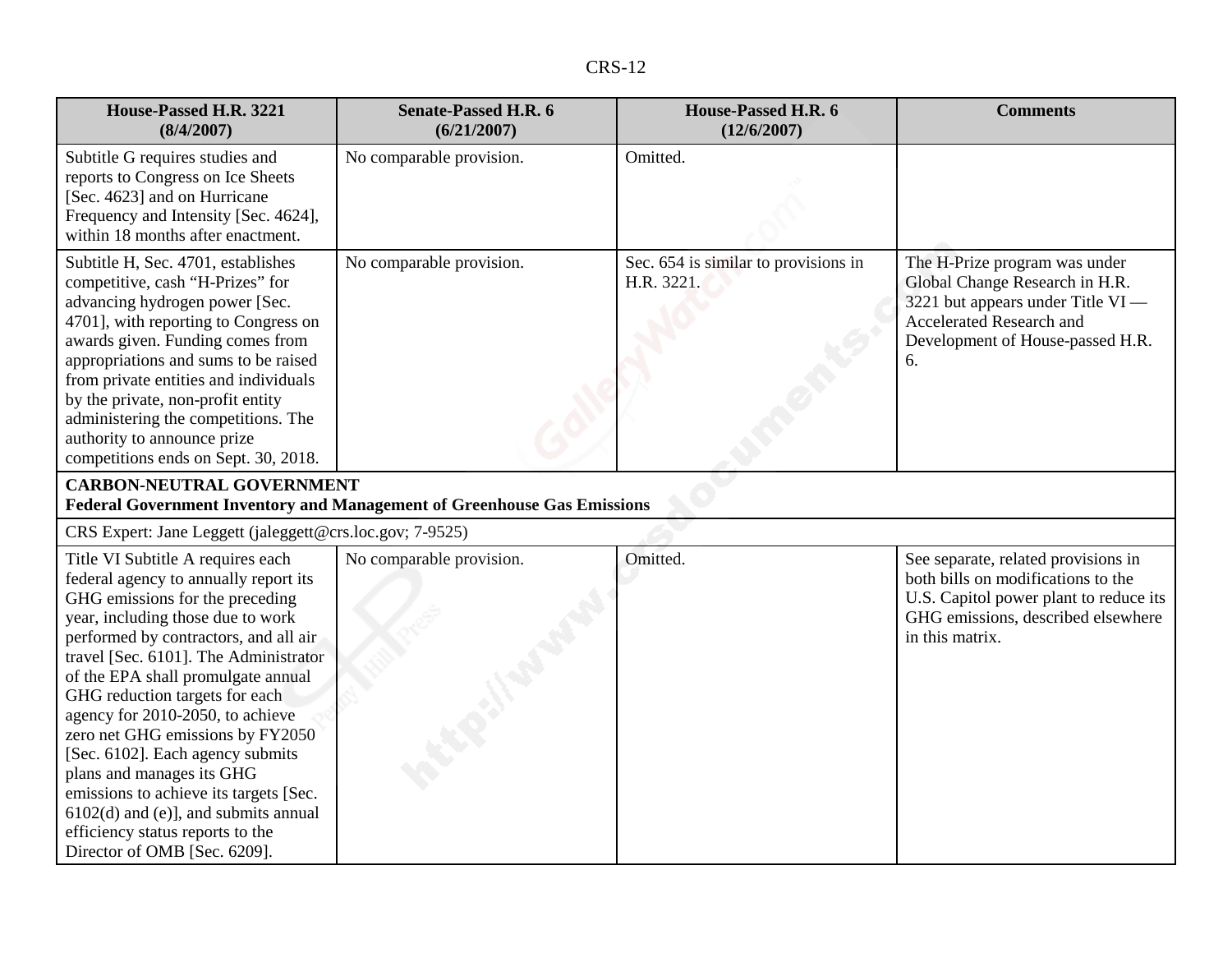| n.<br>ъ.<br>n.<br>∖ ⊾ |  |
|-----------------------|--|
|-----------------------|--|

| House-Passed H.R. 3221<br>(8/4/2007)                                                                                                                                                                                                                                                                                                                                                                                                                                                                                                                                                                                                                                                                                                                                                                                                                                                                                              | <b>Senate-Passed H.R. 6</b><br>(6/21/2007)                                                                                                  | House-Passed H.R. 6<br>(12/6/2007)                                                                                                                                                                             | <b>Comments</b>                                                                                                                                                                                                                                                                                               |
|-----------------------------------------------------------------------------------------------------------------------------------------------------------------------------------------------------------------------------------------------------------------------------------------------------------------------------------------------------------------------------------------------------------------------------------------------------------------------------------------------------------------------------------------------------------------------------------------------------------------------------------------------------------------------------------------------------------------------------------------------------------------------------------------------------------------------------------------------------------------------------------------------------------------------------------|---------------------------------------------------------------------------------------------------------------------------------------------|----------------------------------------------------------------------------------------------------------------------------------------------------------------------------------------------------------------|---------------------------------------------------------------------------------------------------------------------------------------------------------------------------------------------------------------------------------------------------------------------------------------------------------------|
| Title VI Subtitle A allows agencies to<br>achieve their targets in part through<br>GHG offsets in FY2015 if no<br>national mandatory economy-wide<br>cap-and-trade program has been<br>enacted by 2010. Authorizes agencies<br>to purchase qualified GHG offsets or<br>renewable energy certificates [Sec.<br>$6102(e)(3)$ and Sec. 6103]. The<br>President may exempt an agency for<br>periods of one year. Authorizes such<br>sums as may be necessary, but<br>limited in each Executive agency or<br>Legislative branch office to no more<br>than 0.01% of discretionary<br>appropriations in FY2009 and 2010<br>for purchase of offsets and<br>certificates. Section 6103 directs the<br>Comptroller General to issue a report<br>on markets for GHG emission offsets<br>by April 1, 2008, and evaluate the<br>pilot offsets exchange by April 1,<br>2011. The pilot offsets and<br>certificates project ceases by<br>FY2011. | No comparable provision.                                                                                                                    | Omitted.                                                                                                                                                                                                       |                                                                                                                                                                                                                                                                                                               |
| Sec. 6102(f) provides for the federal<br>resource management agencies — the<br>Forest Service, the Bureau of Land<br>Management, the National Park<br>Service and the Fish and Wildlife<br>Service — to study management<br>strategies that would enhance carbon<br>sequestration and reduce negative<br>impacts of "global warming," to test<br>selected strategies, and to report to<br>Congress on results within 4 years of<br>enactment.                                                                                                                                                                                                                                                                                                                                                                                                                                                                                     | No comparable provision.<br>See related provisions regarding<br>terrestrial sequestration [Title VII,<br>Subtitle D, Chapter 2, Sec. 7421]. | Under Sec. $712(c)(3)(C)$ the<br>Secretary of the Interior shall<br>"develop near-term and long-term<br>adaptation strategies or mitigation<br>strategies that can be employed to<br>adapt to climate change." | This provision in House-passed H.R.<br>6 has a narrower definition and scope<br>than the provision in H.R. 3221, by<br>defining adaptation as measures to<br>increase sequestration or reduce<br>emissions of named greenhouse<br>gases.<br>See Natural Resources and Wildlife<br>Programs provisions, below. |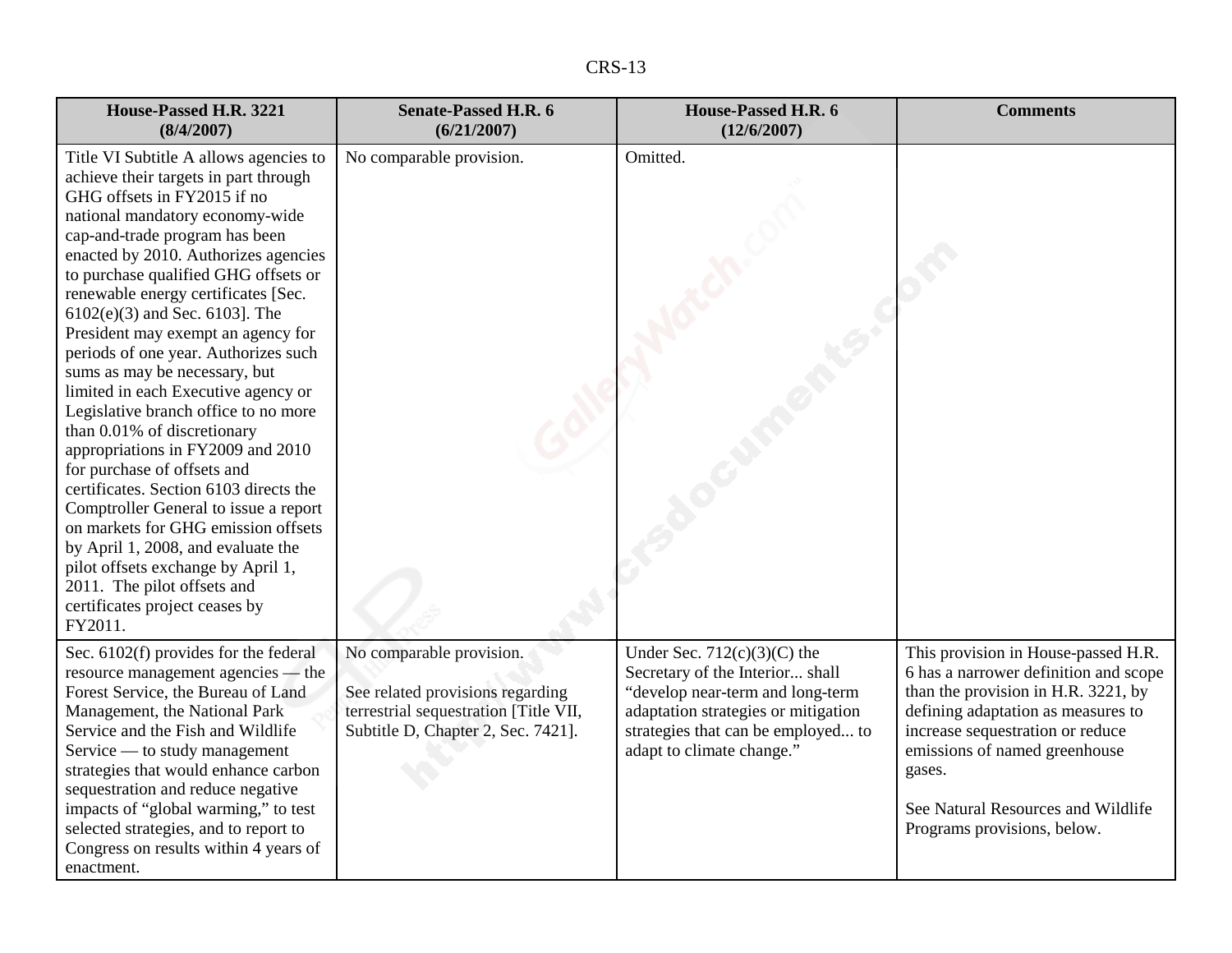| House-Passed H.R. 3221<br>(8/4/2007)                                                                                                                                                                                                                                                                                                                                                                                                                                                                                                                                                                                                                                                                                                                                                                                                                                                                                                                                      | <b>Senate-Passed H.R. 6</b><br>(6/21/2007) | House-Passed H.R. 6<br>(12/6/2007) | <b>Comments</b>                                                                                                                                                                                                                                                                                                                                                                                                                                                                                                                                                                                            |
|---------------------------------------------------------------------------------------------------------------------------------------------------------------------------------------------------------------------------------------------------------------------------------------------------------------------------------------------------------------------------------------------------------------------------------------------------------------------------------------------------------------------------------------------------------------------------------------------------------------------------------------------------------------------------------------------------------------------------------------------------------------------------------------------------------------------------------------------------------------------------------------------------------------------------------------------------------------------------|--------------------------------------------|------------------------------------|------------------------------------------------------------------------------------------------------------------------------------------------------------------------------------------------------------------------------------------------------------------------------------------------------------------------------------------------------------------------------------------------------------------------------------------------------------------------------------------------------------------------------------------------------------------------------------------------------------|
| <b>Federal Government Energy Efficiency — Judicial review</b>                                                                                                                                                                                                                                                                                                                                                                                                                                                                                                                                                                                                                                                                                                                                                                                                                                                                                                             |                                            |                                    |                                                                                                                                                                                                                                                                                                                                                                                                                                                                                                                                                                                                            |
| CRS Experts: Robert Meltz (rmeltz@crs.loc.gov; 7-7891)                                                                                                                                                                                                                                                                                                                                                                                                                                                                                                                                                                                                                                                                                                                                                                                                                                                                                                                    |                                            |                                    |                                                                                                                                                                                                                                                                                                                                                                                                                                                                                                                                                                                                            |
| Title VI, Subtitle B, Sec. 6212<br>defines any nondiscretionary act or<br>duty by a federal agency under Title<br>VI (or under any amendment made<br>by Title VI) as a "final agency<br>action" for purposes of the<br>Administrative Procedure Act (APA),<br>a statute that limits judicial review of<br>federal agency action to final agency<br>action. A person would be<br>considered "aggrieved," as also<br>required by the APA, if he/she<br>alleges harm attributable to a federal<br>agency's failure to reduce its<br>greenhouse gas emissions as required<br>- both "harm" and "attributable"<br>being broadly defined. In addition to<br>APA remedies, a court would be<br>authorized to award a payment for a<br>beneficial mitigation project or for<br>compensating the plaintiff for global<br>warming impacts. Limits on the<br>amount of such payments are stated.<br>Costs of litigation could be awarded<br>to a substantially prevailing plaintiff. | No comparable provision.                   | Omitted.                           | In H.R. 3221, the broad definitions of<br>"harm" and "attributable"<br>presumably seek to assure that<br>persons suing federal agencies for<br>violations of Title VI are not<br>thwarted by scientific uncertainty as<br>to whether a federal agency's failure<br>to reduce GHGs caused specific harm<br>to the plaintiff. However, the<br>section's statement of physical<br>causation — that a federal agency's<br>emission of more greenhouse gases<br>than if Title VI's requirements had<br>been met will exacerbate global<br>warming — may raise constitutional<br>issues under standing doctrine. |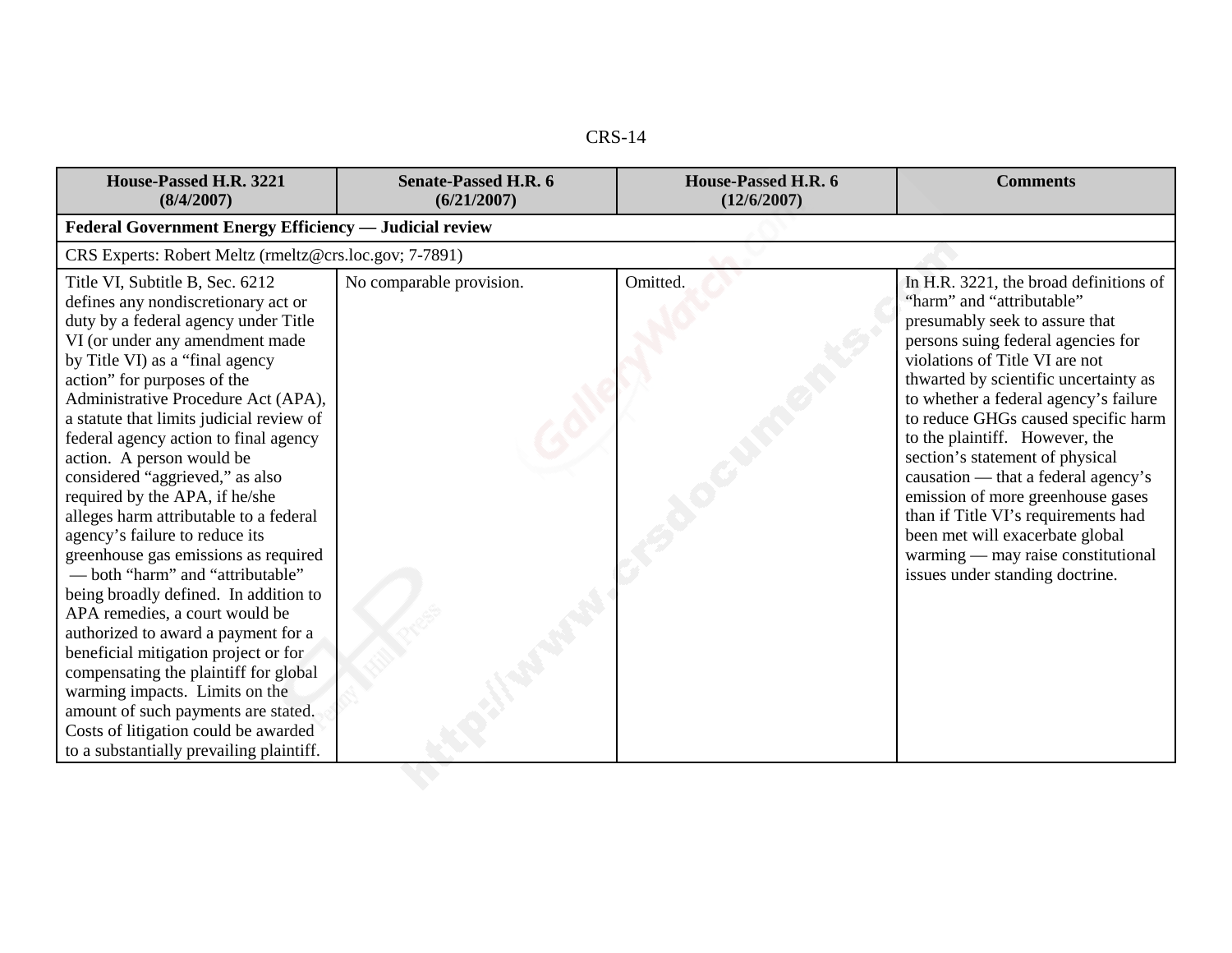| n<br>٦ |
|--------|
|--------|

| House-Passed H.R. 3221<br>(8/4/2007)                                                                                                                                                                                                                                                                                                                                                                                                                            | <b>Senate-Passed H.R. 6</b><br>(6/21/2007)                                                                                                                                                                                                                                                                                                                                                           | House-Passed H.R. 6<br>(12/6/2007)                                                                                                                                                                                                                                                                                                                                                                                                                              | <b>Comments</b>                                                                                                                                                                                                                       |
|-----------------------------------------------------------------------------------------------------------------------------------------------------------------------------------------------------------------------------------------------------------------------------------------------------------------------------------------------------------------------------------------------------------------------------------------------------------------|------------------------------------------------------------------------------------------------------------------------------------------------------------------------------------------------------------------------------------------------------------------------------------------------------------------------------------------------------------------------------------------------------|-----------------------------------------------------------------------------------------------------------------------------------------------------------------------------------------------------------------------------------------------------------------------------------------------------------------------------------------------------------------------------------------------------------------------------------------------------------------|---------------------------------------------------------------------------------------------------------------------------------------------------------------------------------------------------------------------------------------|
| <b>NATURAL RESOURCES COMMITTEE PROVISIONS</b><br><b>Carbon Capture and Climate Change Mitigation</b>                                                                                                                                                                                                                                                                                                                                                            |                                                                                                                                                                                                                                                                                                                                                                                                      |                                                                                                                                                                                                                                                                                                                                                                                                                                                                 |                                                                                                                                                                                                                                       |
| <b>Geological Sequestration Assessment</b>                                                                                                                                                                                                                                                                                                                                                                                                                      |                                                                                                                                                                                                                                                                                                                                                                                                      |                                                                                                                                                                                                                                                                                                                                                                                                                                                                 |                                                                                                                                                                                                                                       |
| CRS Experts: Peter Folger (pfolger@crs.loc.gov; 7-1517)                                                                                                                                                                                                                                                                                                                                                                                                         |                                                                                                                                                                                                                                                                                                                                                                                                      |                                                                                                                                                                                                                                                                                                                                                                                                                                                                 |                                                                                                                                                                                                                                       |
| Title VII, Subtitle D, Chapter 1<br>establishes a program in the<br>Department of the Interior (DOI) to<br>be carried out by the U.S. Geological<br>Survey that would develop a<br>methodology for, and conduct<br>(within 2 years of publication of the<br>methodology) a national assessment<br>of the CO <sub>2</sub> storage capacity of the<br>United States. Authorizes \$30 million<br>total for fiscal years 2008-2012.                                 | Title III, Sec. 303 establishes the<br>same program as Title VII, Subtitle D<br>of H.R. 3221. Authorizes \$30<br>million over five years for the<br>program.                                                                                                                                                                                                                                         | Sec. 711 is the same as in H.R. 3221<br>Title VII, Subtitle D, Chapter 1. Also<br>authorizes \$30 million total for fiscal<br>years 2008-2012.                                                                                                                                                                                                                                                                                                                  | House-passed H.R. 6 establishes the<br>same program as similar provisions<br>in H.R. 3221 and the Senate-passed<br>version of H.R. 6.                                                                                                 |
| <b>Terrestrial Sequestration Assessment</b>                                                                                                                                                                                                                                                                                                                                                                                                                     |                                                                                                                                                                                                                                                                                                                                                                                                      |                                                                                                                                                                                                                                                                                                                                                                                                                                                                 |                                                                                                                                                                                                                                       |
| CRS Experts: Ross Gorte (rgorte@crs.loc.gov; 7-7266)                                                                                                                                                                                                                                                                                                                                                                                                            |                                                                                                                                                                                                                                                                                                                                                                                                      |                                                                                                                                                                                                                                                                                                                                                                                                                                                                 |                                                                                                                                                                                                                                       |
| Title VII, Subtitle D, Chapter 2, Sec.<br>7421. Secretary of the Interior must,<br>in consultation with federal agency<br>heads, assess terrestrial carbon<br>storage amounts and processes<br>(following public comment on<br>methodology) and develop strategies<br>to enhance sequestration,<br>emphasizing native plant species.<br>Sec. 7424 authorizes \$15 million<br>total for fiscal years 2008-2012 to<br>carry out the assessment and<br>strategies. | Sec. 306. Secretary of the Interior<br>must, in consultation with federal<br>agency heads and others, (1) assess<br>terrestrial carbon storage amounts<br>and annual fluxes of carbon (with<br>public comment on methodology),<br>(2) develop strategies to enhance<br>storage, emphasizing native plant<br>species, and (3) estimate carbon<br>sequestration capacity under a range<br>of policies. | Sec. 712 is very similar to H.R. 3221<br>and Senate-passed H.R. 6. Extends<br>provisions to include methane and<br>nitrous oxide emissions, as well as<br>carbon fluxes. The Secretary shall<br>develop strategies both to enhance<br>sequestration and to reduce GHG<br>emissions, as well as to adapt to<br>climate change. Includes Subsection<br>(e) covering ocean and coastal<br>ecosystems. Authorizes \$20 million<br>total for fiscal years 2008-2012. | Programs are quite similar. More<br>detail in Senate-passed bill on<br>methodology and its review, with<br>whom to consult, and on what to<br>assess. House-passed bills contain<br>funding authorization but at different<br>levels. |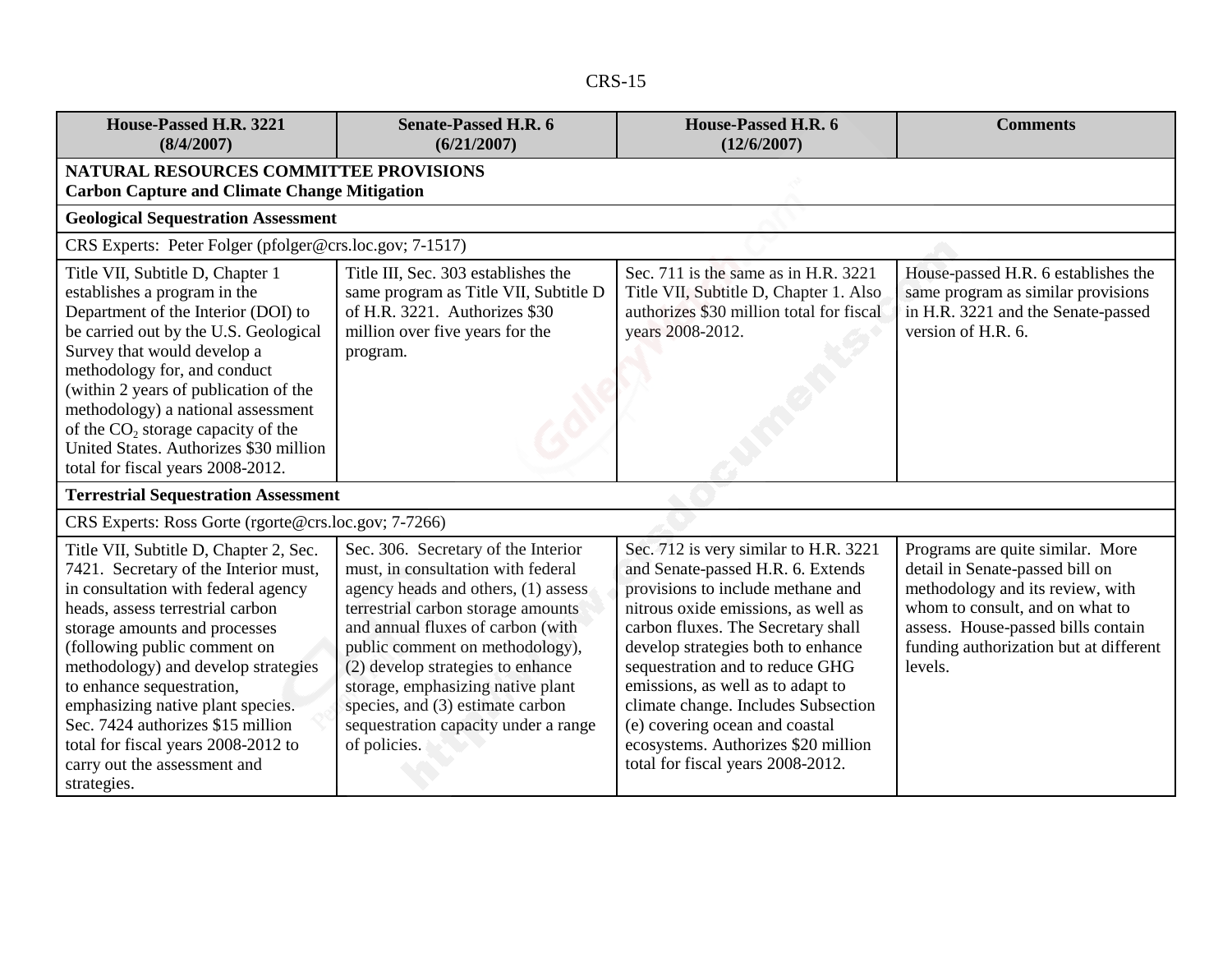| D<br>n<br>L<br>-כרע |
|---------------------|
|---------------------|

| House-Passed H.R. 3221<br>(8/4/2007)                                                                                                                                                                                                                                                                                                                  | <b>Senate-Passed H.R. 6</b><br>(6/21/2007)                                                                                                | House-Passed H.R. 6<br>(12/6/2007)                                                                                                                                                                                                                                                                                                                                                                                    | <b>Comments</b>                                                                                                                                                                                                                                                                                   |
|-------------------------------------------------------------------------------------------------------------------------------------------------------------------------------------------------------------------------------------------------------------------------------------------------------------------------------------------------------|-------------------------------------------------------------------------------------------------------------------------------------------|-----------------------------------------------------------------------------------------------------------------------------------------------------------------------------------------------------------------------------------------------------------------------------------------------------------------------------------------------------------------------------------------------------------------------|---------------------------------------------------------------------------------------------------------------------------------------------------------------------------------------------------------------------------------------------------------------------------------------------------|
| <b>Sequestration Activities</b>                                                                                                                                                                                                                                                                                                                       |                                                                                                                                           |                                                                                                                                                                                                                                                                                                                                                                                                                       |                                                                                                                                                                                                                                                                                                   |
| CRS Experts: Peter Folger (pfolger@crs.loc.gov; 7-1517)                                                                                                                                                                                                                                                                                               |                                                                                                                                           |                                                                                                                                                                                                                                                                                                                                                                                                                       |                                                                                                                                                                                                                                                                                                   |
| Chapter 3, Sec.7431 requires the<br>Department of the Interior to<br>maintain records, and an inventory,<br>on the amount of CO <sub>2</sub> stored from<br>federal energy leases.                                                                                                                                                                    | No comparable provision.                                                                                                                  | Sec. 713 is substantially similar to<br>H.R. 3221 Sec. 7431.                                                                                                                                                                                                                                                                                                                                                          | Minor text modifications appear<br>intended to clarify the provision.                                                                                                                                                                                                                             |
| Sec. 7432 requires the Secretary of<br>the Interior to report on a<br>recommended regulatory and<br>certification framework for<br>conducting geological carbon<br>sequestration activities on federal<br>lands.                                                                                                                                      |                                                                                                                                           | Sec. 714 requires a report within one<br>year from the Secretary to the<br>Congressional natural resources<br>committees recommending a<br>framework to manage geological<br>carbon sequestration activities on<br>public lands. Requires the Secretary<br>to ensure that all recommendations<br>comply with all federal<br>environmental laws, including the<br>Safe Drinking Water Act (42 U.S.C.<br>300F et seq.). | Provisions in House-passed H.R. 6<br>provision is more extensive and<br>detailed than in H.R. 3221.                                                                                                                                                                                               |
| <b>Natural Resources and Wildlife Programs</b>                                                                                                                                                                                                                                                                                                        |                                                                                                                                           |                                                                                                                                                                                                                                                                                                                                                                                                                       |                                                                                                                                                                                                                                                                                                   |
|                                                                                                                                                                                                                                                                                                                                                       | CRS Experts: Pervaze Sheikh (psheikh@crs.loc.gov; 7-6070); Lynne Corn (lcorn@crs.loc.gov; 7-7267); Gene Buck (gbuck@crs.loc.gov; 7-7262). |                                                                                                                                                                                                                                                                                                                                                                                                                       |                                                                                                                                                                                                                                                                                                   |
| Division A, Chapter 4, Subchapter A,<br>Sec. 7441 requires the Secretary of<br>the Interior to establish a National<br>Resources Management Council on<br>Climate Change to address impacts<br>of climate change on federal lands,<br>the ocean environment, and federal<br>water infrastructure. Members are<br>heads of specified federal agencies. | No comparable provision.                                                                                                                  | Omitted.                                                                                                                                                                                                                                                                                                                                                                                                              | Under H.R. 3221, the Council does<br>not cover impacts to all natural<br>resources, nor to private or state<br>lands. "Natural" and "National" are<br>both used in naming the Council. In<br>both Senate and House-passed H.R.<br>6, a Natural Resources Management<br>Council is not authorized. |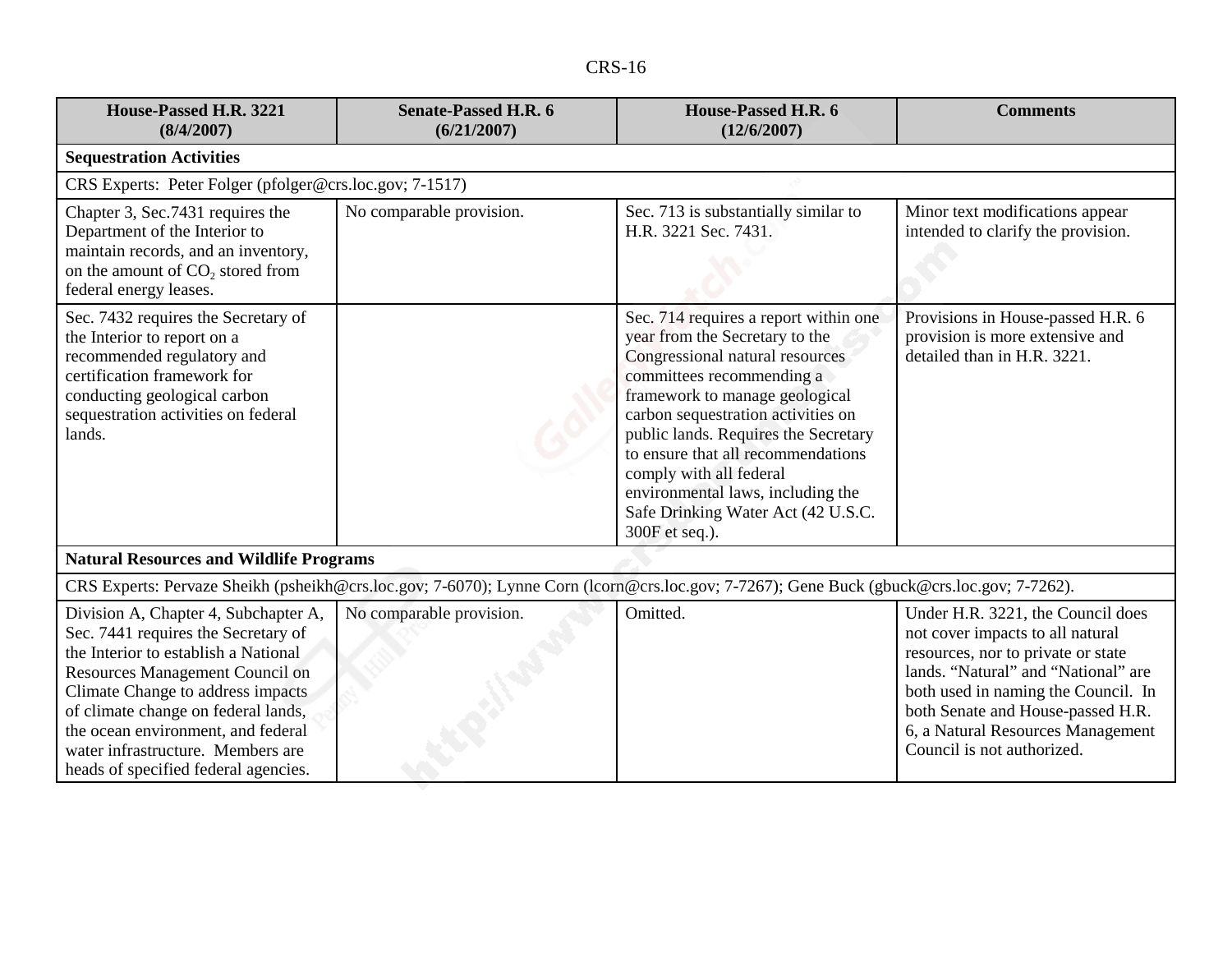|--|--|

| House-Passed H.R. 3221<br>(8/4/2007)                                                                                                                                                                                                                                                                                                                                                                                          | <b>Senate-Passed H.R. 6</b><br>(6/21/2007)                                                                                                                                | House-Passed H.R. 6<br>(12/6/2007)                                                                                                                                                                                                                                                                                                                                                                                                                                                                                                                                                                                                        | <b>Comments</b>                                                                                                                                                                                                                                                                                                                                                                                                                                                                                                                                                                                                                                                                                               |
|-------------------------------------------------------------------------------------------------------------------------------------------------------------------------------------------------------------------------------------------------------------------------------------------------------------------------------------------------------------------------------------------------------------------------------|---------------------------------------------------------------------------------------------------------------------------------------------------------------------------|-------------------------------------------------------------------------------------------------------------------------------------------------------------------------------------------------------------------------------------------------------------------------------------------------------------------------------------------------------------------------------------------------------------------------------------------------------------------------------------------------------------------------------------------------------------------------------------------------------------------------------------------|---------------------------------------------------------------------------------------------------------------------------------------------------------------------------------------------------------------------------------------------------------------------------------------------------------------------------------------------------------------------------------------------------------------------------------------------------------------------------------------------------------------------------------------------------------------------------------------------------------------------------------------------------------------------------------------------------------------|
| Division A, Chapter 4, Subchapter A,<br>Sec. 7441 requires the Secretary of<br>Interior to submit a plan to Congress<br>within 1 year describing how federal<br>agencies shall (1) develop a database<br>of vulnerabilities to climate change;<br>(2) manage resources taking into<br>account climate change; (3) develop<br>protocols to implement management<br>changes; and (4) incorporate science<br>in decision-making. | Requires the Secretary of the Interior<br>to develop adaptation or mitigation<br>strategies to help terrestrial<br>ecosystems adapt to climate change<br>[§306(c)(3)(C)]. | Directs the Secretary of the Interior<br>to develop adaptation and mitigation<br>strategies for climate change [§712].<br>Ecosystems under this bill include<br>any terrestrial, freshwater aquatic, or<br>coastal ecosystem, including an<br>estuary. Requires restoration and<br>adaptation strategies to emphasize<br>native plant species.<br>Directs the Secretary to consult with<br>specified federal agencies. Secretary<br>to prepare national assessment of<br>carbon storage; methodology for<br>assessment to be published and<br>subject to peer review and public<br>comment. Authorizes \$20 million<br>for FY2008-FY2012. | The provision authorizing adaptation<br>or mitigation strategies in Senate and<br>House-passed H.R. 6 is a component<br>of a national assessment of carbon,<br>nitrous oxide, and methane emissions<br>from terrestrial ecosystems.<br>Under House-passed H.R. 6, the<br>Secretary appears to have broad<br>authority to develop adaptation and<br>mitigation strategies (narrowly<br>defined to increase sequestration<br>capacities or reduce GHG emissions),<br>not just for ecosystems. The term<br>ecosystem applies to any terrestrial,<br>freshwater or marine ecosystem. For<br>ocean, coastal, and estuarine<br>ecosystems, the Secretary is to "work<br>jointly with the Secretary of<br>Commerce." |
| Subchapter B, Sec. 7452, states the<br>policy of the federal government,<br>cooperating with stakeholders, to<br>assist wildlife and their habitats to<br>survive and adapt to global warming.                                                                                                                                                                                                                                | No comparable provision.                                                                                                                                                  | Omitted.                                                                                                                                                                                                                                                                                                                                                                                                                                                                                                                                                                                                                                  |                                                                                                                                                                                                                                                                                                                                                                                                                                                                                                                                                                                                                                                                                                               |
| Sec. 7454 requires a National<br>Strategy within two years to assist<br>wildlife and habitats to adapt to<br>climate changes. Requires<br>consultation with federal agencies<br>and other stakeholders, and<br>consideration of other federal<br>resource plans, goals and measures.<br>Requires agencies to exercise<br>existing authorities to achieve the<br>goals of the Strategy to the maximum<br>extent possible.      | No comparable provision.                                                                                                                                                  | Omitted.                                                                                                                                                                                                                                                                                                                                                                                                                                                                                                                                                                                                                                  | Under H.R. 3221, the National<br>Strategy appears to include both<br>government and private lands, but<br>specifically will include measures to<br>address climate change on federal<br>lands. Further, it is unclear how<br>conflicts between the Strategy and<br>other goals, plans or agency practices<br>may be resolved.                                                                                                                                                                                                                                                                                                                                                                                 |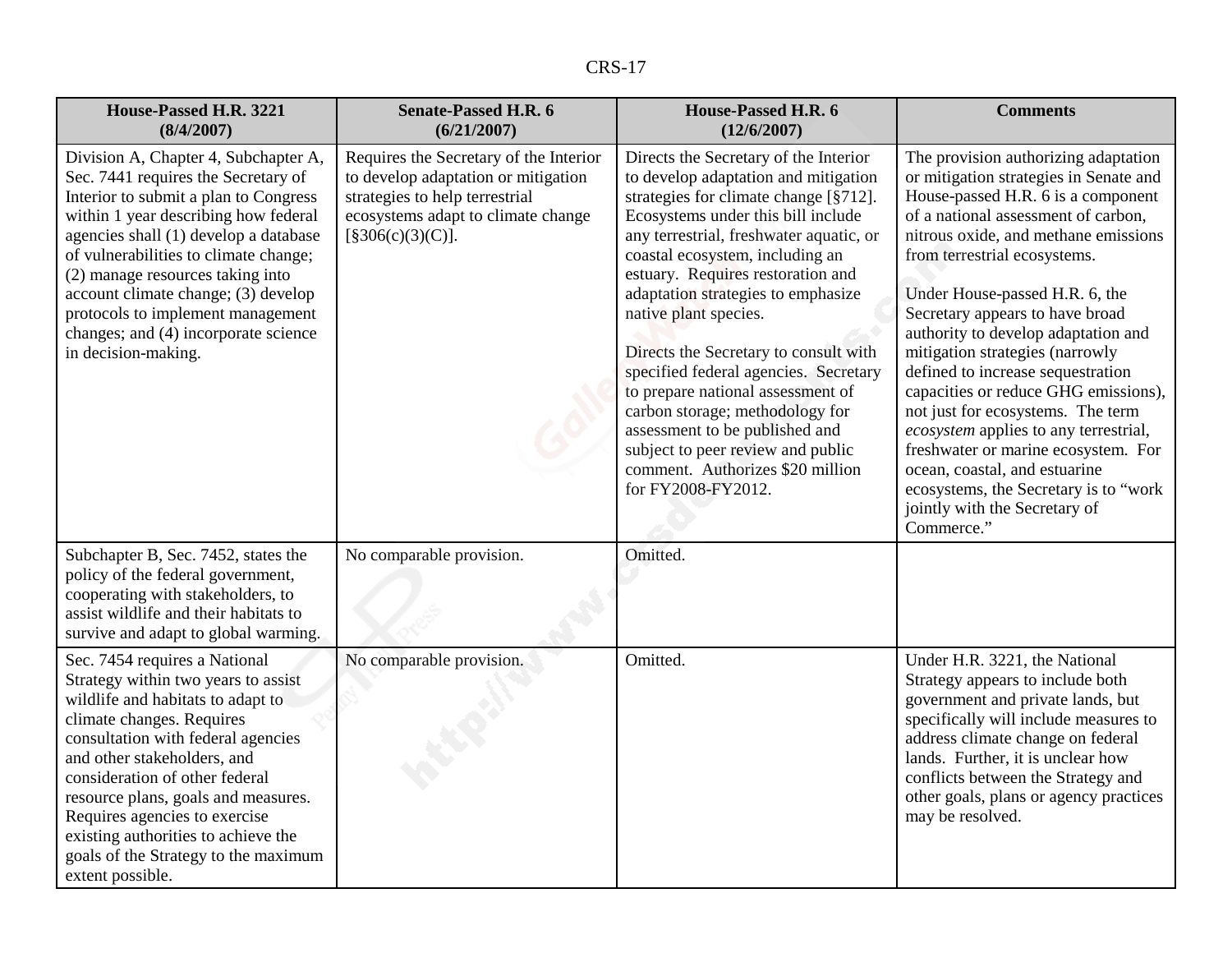| House-Passed H.R. 3221<br>(8/4/2007)                                                                                                                                                                                                                                                       | <b>Senate-Passed H.R. 6</b><br>(6/21/2007) | House-Passed H.R. 6<br>(12/6/2007) | <b>Comments</b>                                                                                                                                                                                                                                                                     |
|--------------------------------------------------------------------------------------------------------------------------------------------------------------------------------------------------------------------------------------------------------------------------------------------|--------------------------------------------|------------------------------------|-------------------------------------------------------------------------------------------------------------------------------------------------------------------------------------------------------------------------------------------------------------------------------------|
| Sec. 7455 establishes a science<br>advisory board, a National Global<br>Warming and Wildlife Science<br>Center in the U.S. Geological Survey<br>to conduct research, and to monitor<br>to detect climate-related changes in<br>wildlife and habitat.                                       | No comparable provision.                   | Omitted.                           |                                                                                                                                                                                                                                                                                     |
| Sec. 7456 allocates appropriations:<br>45% to implement the Strategy, 25%<br>for the National Policy on Wildlife<br>and Global Warming, and 30% for<br>grants to States and Indian tribes.                                                                                                 | No comparable provision.                   | Omitted.                           |                                                                                                                                                                                                                                                                                     |
| Subchapter C, Sec. 7461 authorizes a<br><b>State and Tribal Wildlife Grants</b><br>Program to benefit wildlife and<br>habitat. Specifies funding allocations<br>and cost-sharing. Requires a Wildlife<br>Conservation Plan for eligibility.<br>Authorizes such sums that are<br>necessary. | No comparable provision.                   | Omitted.                           | H.R. 3221 does not specify that<br>grants are solely to address impacts<br>of climate change on wildlife and<br>habitat. Codifies an existing program<br>included in appropriations for DOI.<br>Primary change in H.R. 3221 is<br>greater emphasis on global warming<br>in program. |
|                                                                                                                                                                                                                                                                                            |                                            |                                    |                                                                                                                                                                                                                                                                                     |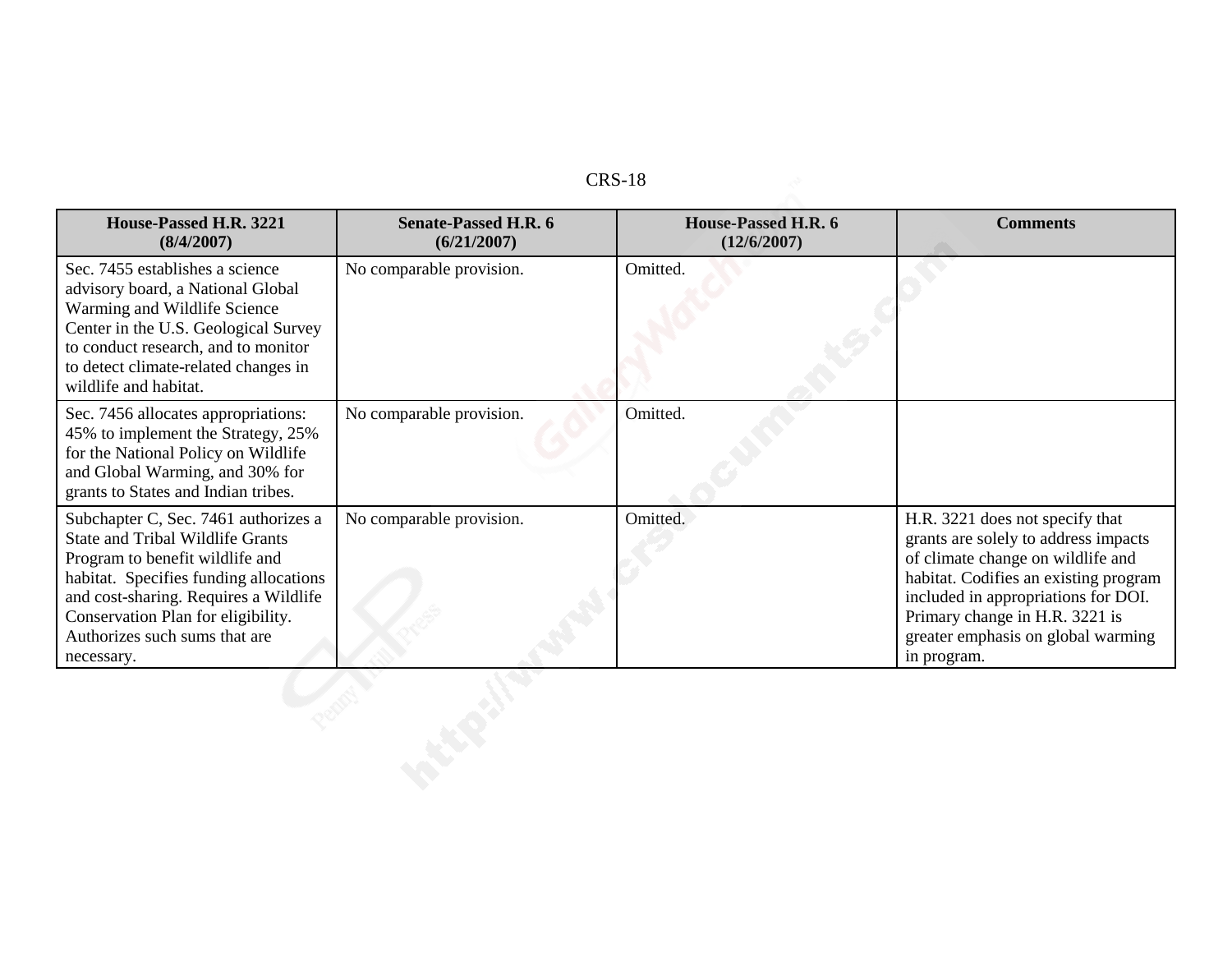| House-Passed H.R. 3221<br>(8/4/2007)                                                                                                                                                                                                                                                                                                                                                                                                                                                                                                                                                                                                                              | <b>Senate-Passed H.R. 6</b><br>(6/21/2007)                                                         | House-Passed H.R. 6<br>(12/6/2007) | <b>Comments</b> |
|-------------------------------------------------------------------------------------------------------------------------------------------------------------------------------------------------------------------------------------------------------------------------------------------------------------------------------------------------------------------------------------------------------------------------------------------------------------------------------------------------------------------------------------------------------------------------------------------------------------------------------------------------------------------|----------------------------------------------------------------------------------------------------|------------------------------------|-----------------|
| <b>Coastal Zone Issues</b>                                                                                                                                                                                                                                                                                                                                                                                                                                                                                                                                                                                                                                        |                                                                                                    |                                    |                 |
|                                                                                                                                                                                                                                                                                                                                                                                                                                                                                                                                                                                                                                                                   | CRS Experts: Nicole Carter (ncarter@crs.loc.gov; 7-0854); Jeffrey Zinn (jzinn@crs.loc.gov; 7-7257) |                                    |                 |
| Sec. 7472 requires the Secretary of<br>Commerce to establish a coastal<br>climate change resiliency planning<br>and response program. Authorizes<br>the Secretary to make grants to assist<br>coastal states in developing plans to<br>minimize contributions to climate<br>change and to prepare for<br>consequences of climate change in<br>the coastal zone. Authorizes the<br>Secretary to make grants to enable<br>coastal states to implement state<br>plans that have been approved by the<br>Secretary. The provision lists specific<br>stress factors and activities that<br>funded projects may address.<br>Authorizes "such sums as are<br>necessary." | No comparable provision.                                                                           | Omitted.                           |                 |
|                                                                                                                                                                                                                                                                                                                                                                                                                                                                                                                                                                                                                                                                   |                                                                                                    |                                    |                 |
|                                                                                                                                                                                                                                                                                                                                                                                                                                                                                                                                                                                                                                                                   |                                                                                                    |                                    |                 |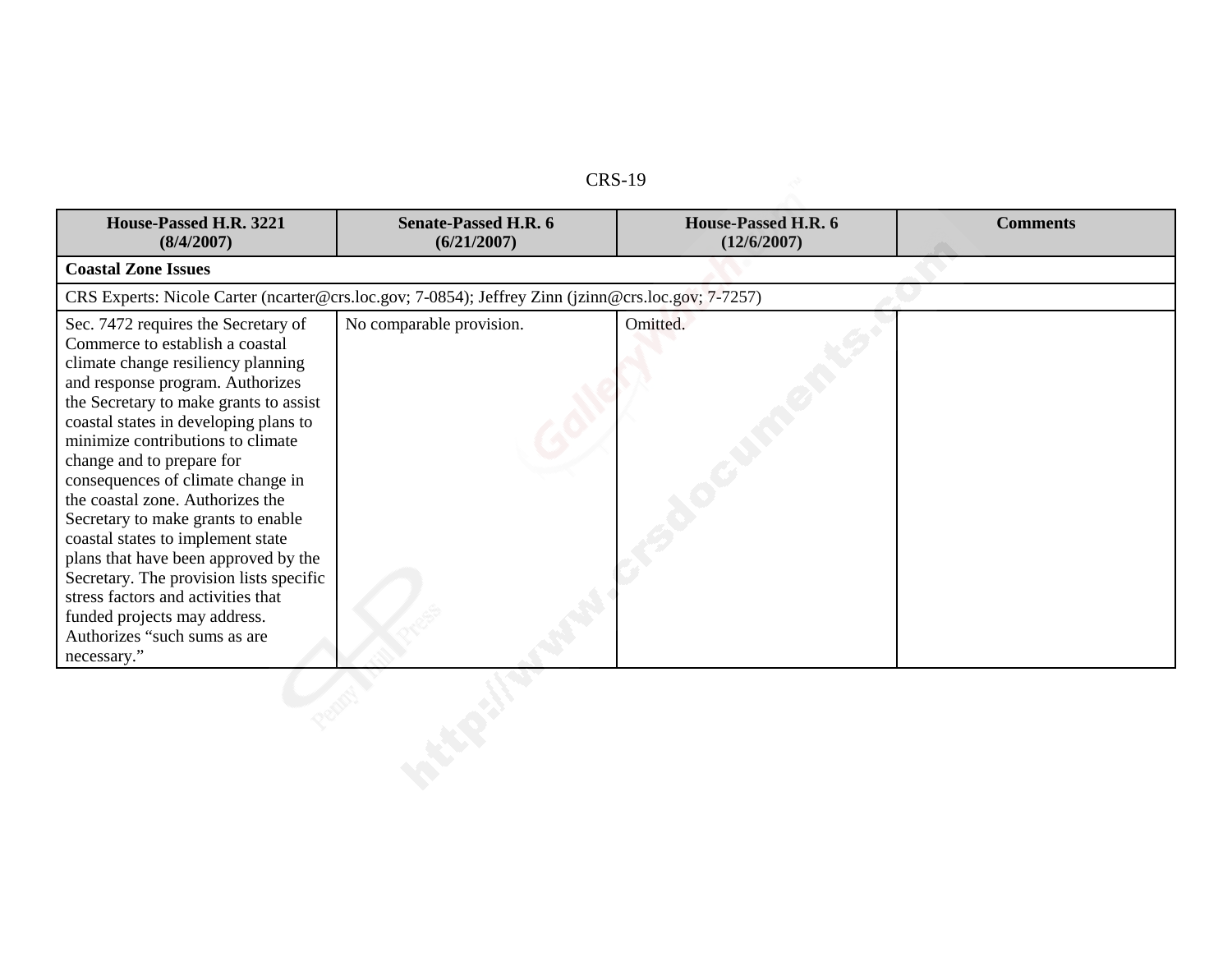| House-Passed H.R. 3221<br>(8/4/2007)                                                                                                                                                                                                                                                                                                                                                                                                                                                                                                                                                                                                                                                                                                                                                                                                                                                                                                                                                                                                                                                                                                                                                                                                                                                                | <b>Senate-Passed H.R. 6</b><br>(6/21/2007)                                                           | House-Passed H.R. 6<br>(12/6/2007) | <b>Comments</b> |
|-----------------------------------------------------------------------------------------------------------------------------------------------------------------------------------------------------------------------------------------------------------------------------------------------------------------------------------------------------------------------------------------------------------------------------------------------------------------------------------------------------------------------------------------------------------------------------------------------------------------------------------------------------------------------------------------------------------------------------------------------------------------------------------------------------------------------------------------------------------------------------------------------------------------------------------------------------------------------------------------------------------------------------------------------------------------------------------------------------------------------------------------------------------------------------------------------------------------------------------------------------------------------------------------------------|------------------------------------------------------------------------------------------------------|------------------------------------|-----------------|
| Enhancing climate change predictions in the oceans                                                                                                                                                                                                                                                                                                                                                                                                                                                                                                                                                                                                                                                                                                                                                                                                                                                                                                                                                                                                                                                                                                                                                                                                                                                  |                                                                                                      |                                    |                 |
|                                                                                                                                                                                                                                                                                                                                                                                                                                                                                                                                                                                                                                                                                                                                                                                                                                                                                                                                                                                                                                                                                                                                                                                                                                                                                                     | CRS Experts: Wayne Morrissey (wmorrissey@crs.loc.gov; 7-7072); Gene Buck (gbuck@crs.loc.gov; 7-7262) |                                    |                 |
| Sec. 7473 establishes a National<br><b>Integrated Coastal and Ocean</b><br>Observation System (hereafter,<br>System) to gather and disseminate<br>data used to measure, track, explain,<br>and predict events related to weather<br>and climate change, natural climate<br>variability, and oceanic and<br>atmospheric environment<br>interactions, including the Great<br>Lakes. The provision lays out<br>responsibilities for federal and non-<br>federal entities, including a National<br>Ocean Research Leadership Council,<br><b>Regional Information Coordination</b><br>Entities, a federal Interagency<br>Working Group (IWG), a Lead<br>Agency (NOAA), a System Advisory<br>Committee and Joint Centers for<br>environmental observation<br>partnerships to support and maintain<br>the System. No contract or<br>agreements to develop or procure<br>new federal assets exceeding \$250<br>million in life cycle costs may be<br>agreed without prior congressional<br>review. A report to Congress is due<br>within two years of enactment, and<br>every two years thereafter. An<br>independent cost estimate report for<br>existing and planned elements of the<br>System is required within one year<br>after enactment, and shall be<br>submitted to Congress without<br>revision. | No comparable provision.                                                                             | Omitted.                           |                 |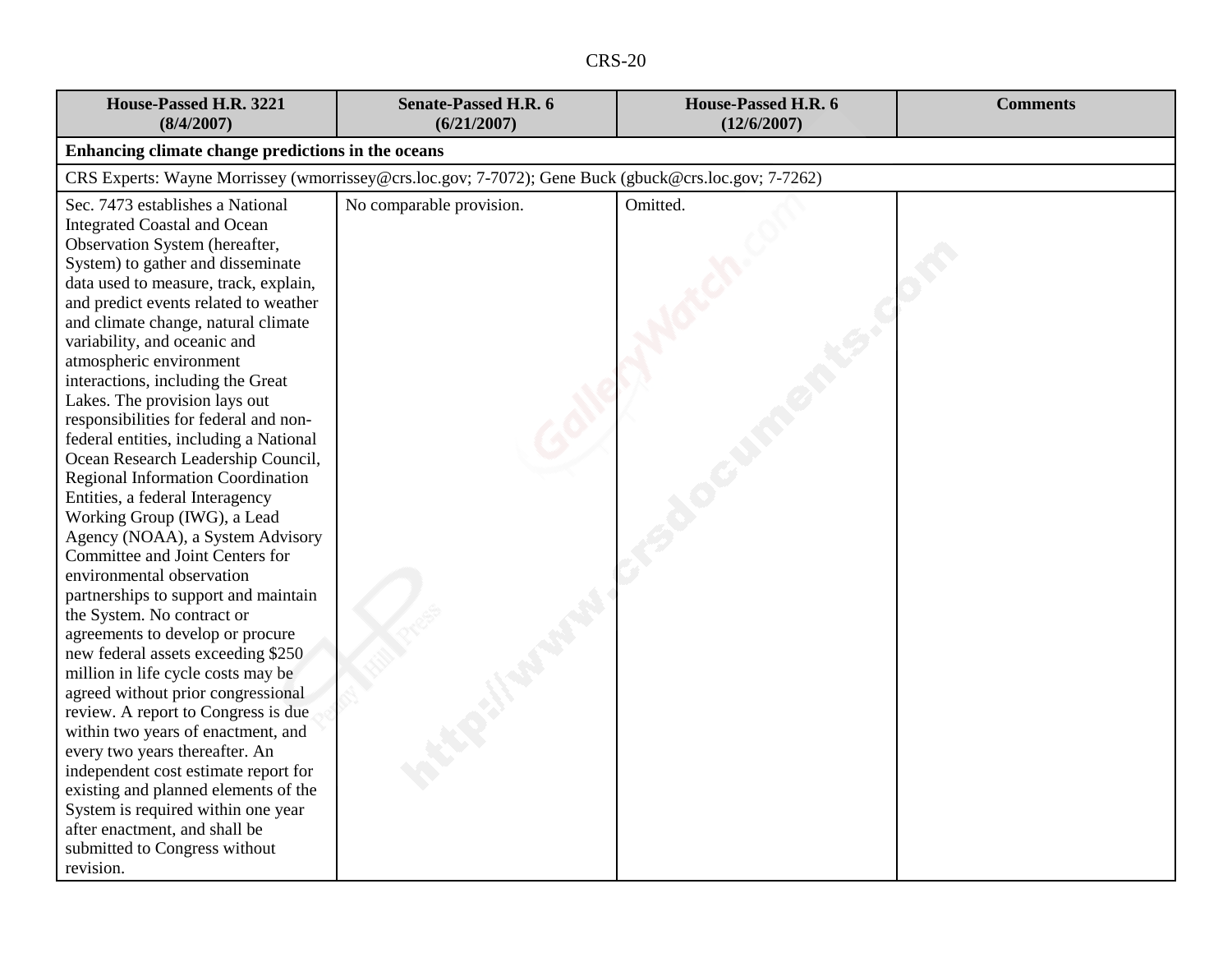| House-Passed H.R. 3221<br>(8/4/2007)                                                                                                                                                                                                                                                                            | <b>Senate-Passed H.R. 6</b><br>(6/21/2007)                                                                | House-Passed H.R. 6<br>(12/6/2007)                                                          | <b>Comments</b>                                                                                                                                                                                                                                                                                                                                                                                                                                        |  |
|-----------------------------------------------------------------------------------------------------------------------------------------------------------------------------------------------------------------------------------------------------------------------------------------------------------------|-----------------------------------------------------------------------------------------------------------|---------------------------------------------------------------------------------------------|--------------------------------------------------------------------------------------------------------------------------------------------------------------------------------------------------------------------------------------------------------------------------------------------------------------------------------------------------------------------------------------------------------------------------------------------------------|--|
| <b>TITLE VIII - TRANSPORTATION AND INFRASTRUCTURE</b><br><b>Subtitle A — Department of Transportation</b>                                                                                                                                                                                                       |                                                                                                           |                                                                                             |                                                                                                                                                                                                                                                                                                                                                                                                                                                        |  |
|                                                                                                                                                                                                                                                                                                                 | CRS Experts: Linda Luther (lluther@crs.loc.gov; 7-6852); Brent Yacobucci (byacobucci@crs.loc.gov; 7-9662) |                                                                                             |                                                                                                                                                                                                                                                                                                                                                                                                                                                        |  |
| Title VIII — Establishes a Center for<br><b>Climate Change and Environment</b><br>within the Department of<br>Transportation that will, in<br>coordination with EPA, study major<br>transportation projects to identify<br>low-cost solutions to reduce<br>congestion and transportation-related<br>energy use. | No comparable provision.                                                                                  | Title XI — Establishes an Office of<br><b>Climate Change and Environment</b><br>within DOT. | House-passed H.R. 6 provisions are<br>similar to H.R. 3221 except that, in<br>addition to EPA, the Office is<br>directed to consult with the U.S.<br>Global Change Research Program in<br>conducting its study into the impact<br>of U.S. transportation systems on<br>climate change. Also, the specific<br>reference to identifying and<br>establishing a clearinghouse of "low-<br>cost" solutions is eliminated in favor<br>of simply "solutions." |  |
|                                                                                                                                                                                                                                                                                                                 |                                                                                                           |                                                                                             |                                                                                                                                                                                                                                                                                                                                                                                                                                                        |  |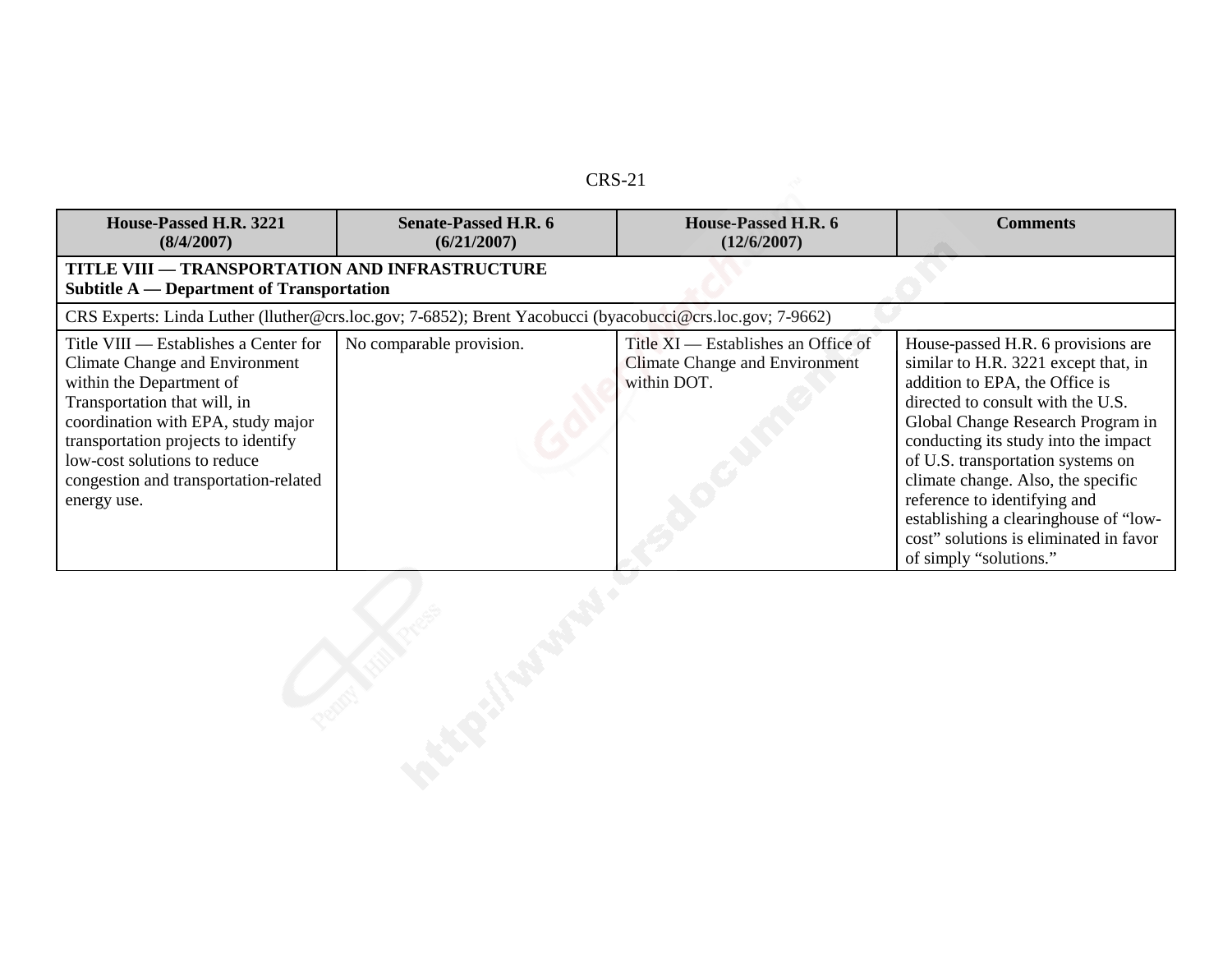| n.<br>c.<br>ı<br>$\sim$ |
|-------------------------|
|-------------------------|

| House-Passed H.R. 3221<br>(8/4/2007)                                                                                                                                                                                                                                                                                                                                                                                                                                                                                                                                                                                                                                                               | <b>Senate-Passed H.R. 6</b><br>(6/21/2007)                                                                                                                                                                                                                                                                              | House-Passed H.R. 6<br>(12/6/2007)                                                                                                                                                                                                                                                                                                                                                                                                                                                                                                                                                                                                                                                                                                                                                 | <b>Comments</b>                                                                                                                                                                                                                                      |
|----------------------------------------------------------------------------------------------------------------------------------------------------------------------------------------------------------------------------------------------------------------------------------------------------------------------------------------------------------------------------------------------------------------------------------------------------------------------------------------------------------------------------------------------------------------------------------------------------------------------------------------------------------------------------------------------------|-------------------------------------------------------------------------------------------------------------------------------------------------------------------------------------------------------------------------------------------------------------------------------------------------------------------------|------------------------------------------------------------------------------------------------------------------------------------------------------------------------------------------------------------------------------------------------------------------------------------------------------------------------------------------------------------------------------------------------------------------------------------------------------------------------------------------------------------------------------------------------------------------------------------------------------------------------------------------------------------------------------------------------------------------------------------------------------------------------------------|------------------------------------------------------------------------------------------------------------------------------------------------------------------------------------------------------------------------------------------------------|
| <b>Architect of the Capitol — Capitol Power Plant</b>                                                                                                                                                                                                                                                                                                                                                                                                                                                                                                                                                                                                                                              |                                                                                                                                                                                                                                                                                                                         |                                                                                                                                                                                                                                                                                                                                                                                                                                                                                                                                                                                                                                                                                                                                                                                    |                                                                                                                                                                                                                                                      |
|                                                                                                                                                                                                                                                                                                                                                                                                                                                                                                                                                                                                                                                                                                    | CRS Experts: Fred Sissine (fsissine@crs.loc.gov; 7-7039); Amy Abel (aabel@crs.loc.gov; 7-7239)                                                                                                                                                                                                                          |                                                                                                                                                                                                                                                                                                                                                                                                                                                                                                                                                                                                                                                                                                                                                                                    |                                                                                                                                                                                                                                                      |
| Title VIII, Subtitle F, Part 3 directs<br>the Architect of the Capitol (AOC) to<br>operate the Capitol Power Plant in an<br>energy efficient manner, include<br>energy efficiency measures in the<br>Capitol Complex Master Plan, and<br>encourage the use of E85 fuel and<br>solar photovoltaic equipment. In Sec.<br>8654, for the purpose of reducing<br>carbon dioxide emissions, the AOC is<br>directed to install technologies to<br>capture and store or use carbon<br>dioxide from coal combustion in the<br>Capitol power plant, and to operate<br>the steam boilers and chiller plant to<br>maximized energy efficiency and<br>minimize carbon dioxide emissions<br>and operating costs. | Title III, Sec. 305 (carbon<br>sequestration) requires the Architect<br>of the Capitol to complete a<br>feasibility study and to establish a<br>competitive grant program to<br>demonstrate the capture and storage<br>or use of carbon dioxide emitted<br>from the Capitol power plant as a<br>result of burning coal. | Title V contains a variety of<br>provisions to study options to<br>increase the energy efficiency and<br>use of renewable energy in, and to<br>reduce greenhouse gas emissions<br>from, the Capitol Complex. Within 6<br>months of enactment, the Architect<br>of the Capitol shall submit a report<br>on measures taken and incorporated<br>into the Capitol plan. Architect of the<br>Capitol is required to conduct a<br>feasibility study evaluating methods<br>to capture, store, and use carbon<br>dioxide emitted from the Capitol<br>Power Plant. The Architect may<br>conduct a demonstration project if<br>the study shows that carbon capture<br>and storage or use is technologically<br>feasible and economically justified.<br>Authorizes \$3 million for the study. | House-passed H.R. 6 contains more<br>of H.R. 3221's provisions on<br>efficiency and renewable energy in<br>the Capitol Complex, and contains<br>the Senate-passed provisions for<br>studying carbon capture and storage<br>or use of carbon dioxide. |
|                                                                                                                                                                                                                                                                                                                                                                                                                                                                                                                                                                                                                                                                                                    |                                                                                                                                                                                                                                                                                                                         |                                                                                                                                                                                                                                                                                                                                                                                                                                                                                                                                                                                                                                                                                                                                                                                    |                                                                                                                                                                                                                                                      |
|                                                                                                                                                                                                                                                                                                                                                                                                                                                                                                                                                                                                                                                                                                    |                                                                                                                                                                                                                                                                                                                         |                                                                                                                                                                                                                                                                                                                                                                                                                                                                                                                                                                                                                                                                                                                                                                                    |                                                                                                                                                                                                                                                      |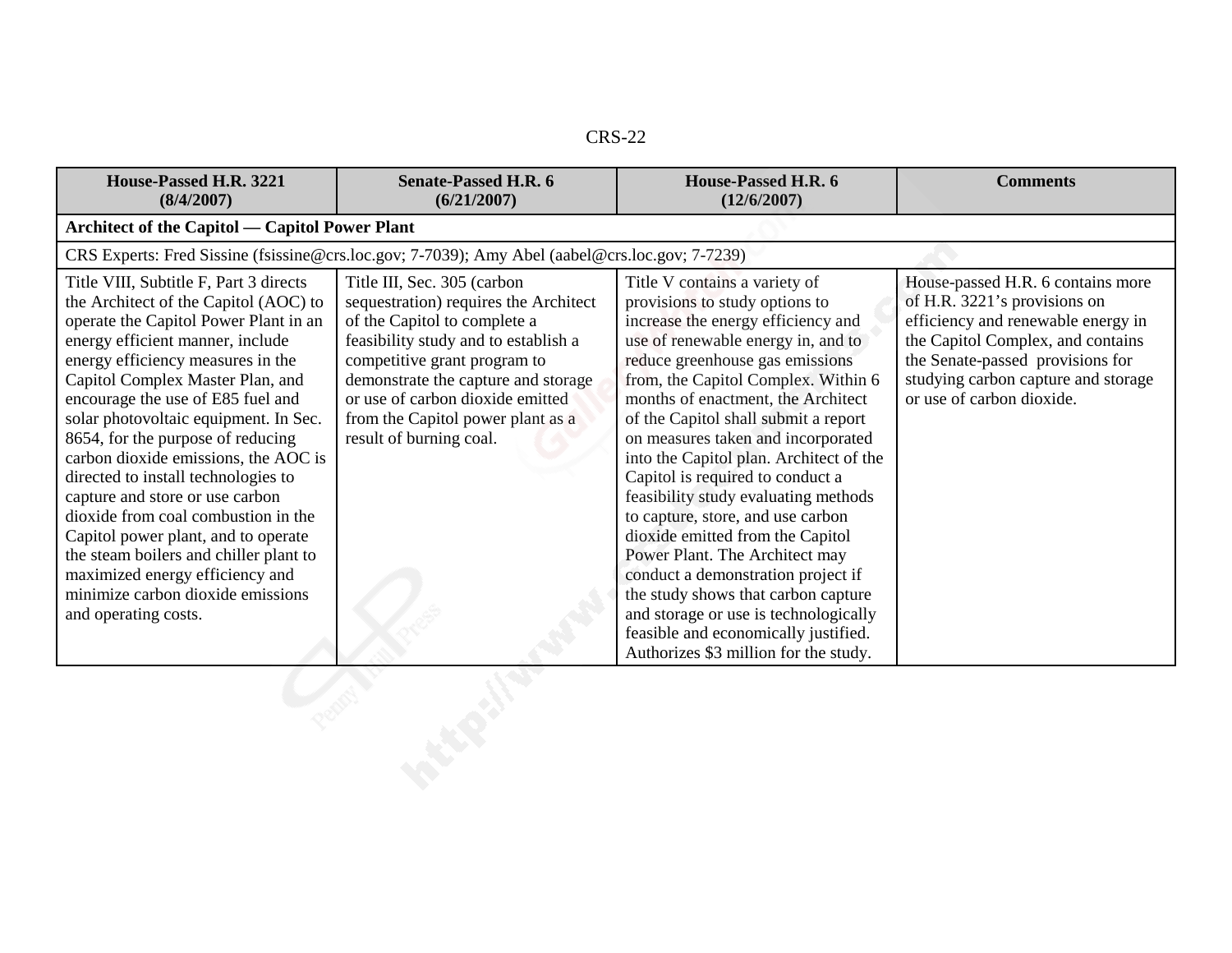| n.<br>х.<br>$\sim$ |
|--------------------|
|--------------------|

| House-Passed H.R. 3221<br>(8/4/2007)                                                                                                                                                                                                                                                                                                                                                                                                                                                                                                                                                                                                                                                                                                                                                                                                    | <b>Senate-Passed H.R. 6</b><br>(6/21/2007)                                                       | House-Passed H.R. 6<br>(12/6/2007) | <b>Comments</b> |
|-----------------------------------------------------------------------------------------------------------------------------------------------------------------------------------------------------------------------------------------------------------------------------------------------------------------------------------------------------------------------------------------------------------------------------------------------------------------------------------------------------------------------------------------------------------------------------------------------------------------------------------------------------------------------------------------------------------------------------------------------------------------------------------------------------------------------------------------|--------------------------------------------------------------------------------------------------|------------------------------------|-----------------|
| <b>Water Resources and Emergency Management Preparedness</b>                                                                                                                                                                                                                                                                                                                                                                                                                                                                                                                                                                                                                                                                                                                                                                            |                                                                                                  |                                    |                 |
|                                                                                                                                                                                                                                                                                                                                                                                                                                                                                                                                                                                                                                                                                                                                                                                                                                         | CRS Experts: Nicole Carter (ncarter@crs.loc.gov; 7-0854); Betsy Cody (bcody@crs.loc.gov; 7-7229) |                                    |                 |
| Subtitle G-Part 1 establishes a<br>national policy for water resources<br>projects that includes consideration<br>of climate-change related weather<br>events among other priorities. It<br>creates a 21st Century Water<br>Commission to evaluate and report<br>on water resources issues, including<br>the effects of climate change, and to<br>make policy recommendations. It<br>would direct the EPA Administrator<br>to enter into an agreement with the<br>National Academy of Sciences to<br>study the impacts of climate change<br>on watersheds, water resources, and<br>water quality and to make policy<br>recommendations. It would direct the<br>Secretary of the Army to ensure that<br>Army Corps of Engineers' water<br>resources studies and projects<br>account for the effect of climate<br>change on its projects. | No comparable provision.                                                                         | Omitted.                           |                 |
|                                                                                                                                                                                                                                                                                                                                                                                                                                                                                                                                                                                                                                                                                                                                                                                                                                         |                                                                                                  |                                    |                 |
|                                                                                                                                                                                                                                                                                                                                                                                                                                                                                                                                                                                                                                                                                                                                                                                                                                         |                                                                                                  |                                    |                 |